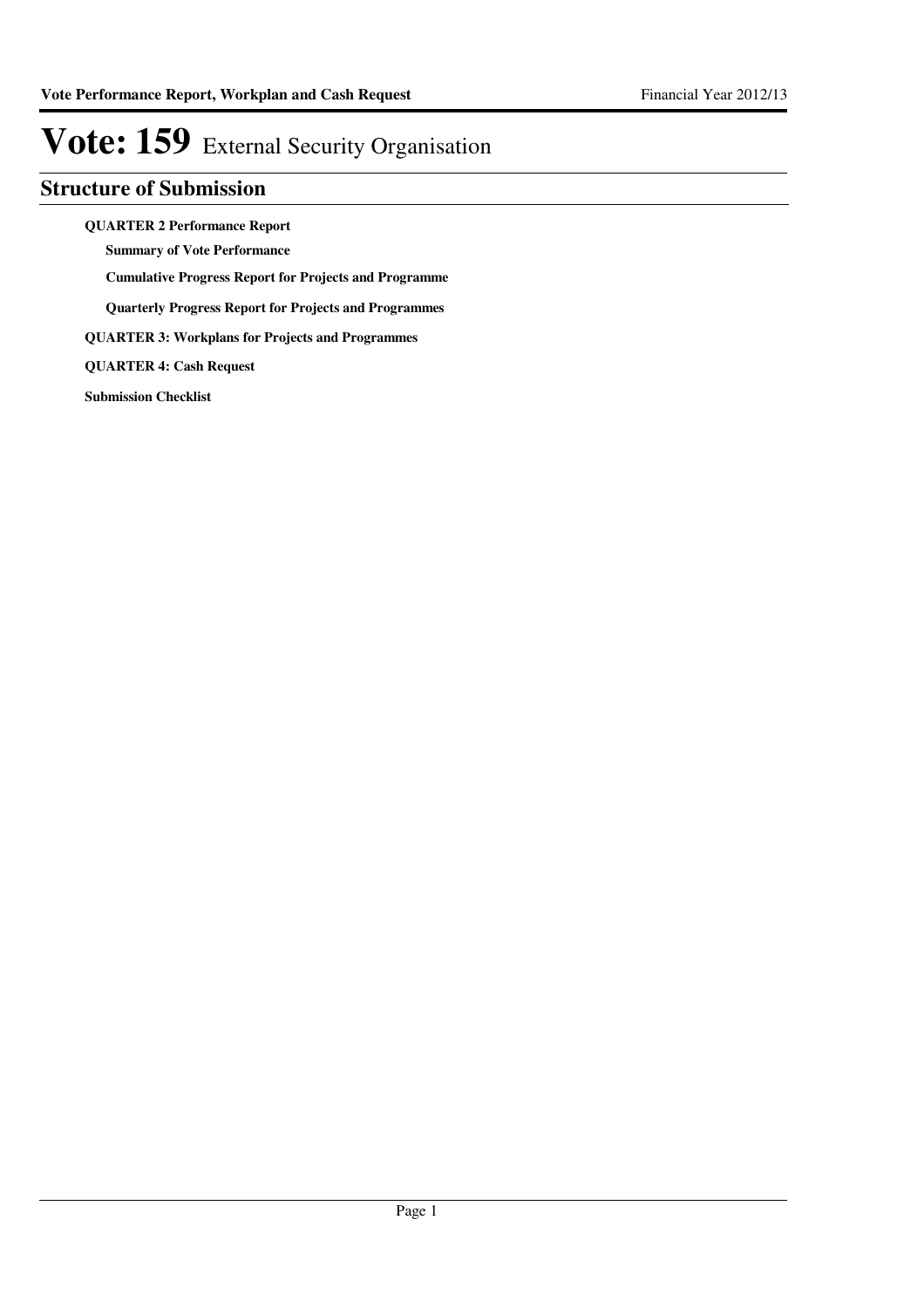## **HALF-YEAR: Highlights of Vote Performance**

### *V1: Summary of Issues in Budget Execution*

*This section provides an overview of Vote expenditure* 

**(i) Snapshot of Vote Releases and Expenditures**

Table V1.1 below summarises cumulative releases and expenditures by the end of the quarter:

### **Table V1.1: Overview of Vote Expenditures (UShs Billion)**

| (i)                   | <i>Excluding Arrears, Taxes</i> | Approved<br><b>Budget</b> | <b>Released</b><br>by End | <b>Spent by</b><br><b>End Dec</b> | % Budget<br><b>Released</b> | <b>Spent</b> | % Budget % Releases<br><b>Spent</b> |
|-----------------------|---------------------------------|---------------------------|---------------------------|-----------------------------------|-----------------------------|--------------|-------------------------------------|
|                       | Wage                            | 6.670                     | 3.335                     | 3.335                             | 50.0%                       | 50.0%        | 100.0%                              |
| Recurrent             | Non Wage                        | 3.225                     | 1.613                     | 1.613                             | 50.0%                       | 50.0%        | $100.0\%$                           |
|                       | GoU                             | 0.392                     | 0.261                     | 0.261                             | 66.6%                       | 66.6%        | 100.0%                              |
| Development           | Donor $*$                       | 0.000                     | 0.000                     | 0.000                             | N/A                         | N/A          | N/A                                 |
|                       | <b>GoU</b> Total                | 10.287                    | 5.209                     | 5.209                             | $50.6\%$                    | 50.6%        | $100.0\%$                           |
|                       | <b>Total GoU+Donor (MTEF)</b>   | 10.287                    | 5.209                     | 5.209                             | $50.6\%$                    | 50.6%        | 100.0%                              |
| ( <i>ii</i> ) Arrears | Arrears                         | 3.350                     | 3.350                     | 3.350                             | $100.0\%$                   | $100.0\%$    | $100.0\%$                           |
| and Taxes             | $Taxes**$                       | 0.050                     | 0.000                     | 0.000                             | $0.0\%$                     | $0.0\%$      | N/A                                 |
|                       | <b>Total Budget</b>             | 13.687                    | 8.559                     | 8.559                             | $62.5\%$                    | $62.5\%$     | 100.0%                              |

The table below shows cumulative releases and expenditures to the Vote by Vote Function :

### **Table V1.2: Releases and Expenditure by Vote Function\***

| <b>Billion Uganda Shillings</b> | <b>Approved Released</b><br><b>Budget</b> |      | <b>Spent</b> | Released | % Budget % Budget<br>Spent | $\%$<br>Releases<br>Spent |
|---------------------------------|-------------------------------------------|------|--------------|----------|----------------------------|---------------------------|
| VF:1151 External Security       | 10.29                                     | 5.21 | 5.21         | 50.6%    | 50.6%                      | $100.0\%$                 |
| <b>Total For Vote</b>           | 10.29                                     | 5.21 | 5.21         | 50.6%    | 50.6%                      | 100.0%                    |

*\* Excluding Taxes and Arrears*

### **(ii) Matters to note in budget execution**

Inadequate funding coupled with the flactuation of the foreign exchange rate is a big challenge in budget excution.

### **Table V1.3: High Unspent Balances and Over-Expenditure in the Domestic Budget (Ushs Bn)** *(i) Major unpsent balances*

*(ii) Expenditures in excess of the original approved budget*

*\* Excluding Taxes and Arrears*

## *V2: Performance Highlights*

*This section provides highlights of output performance, focusing on key outputs and actions impelemented to improve section performance.*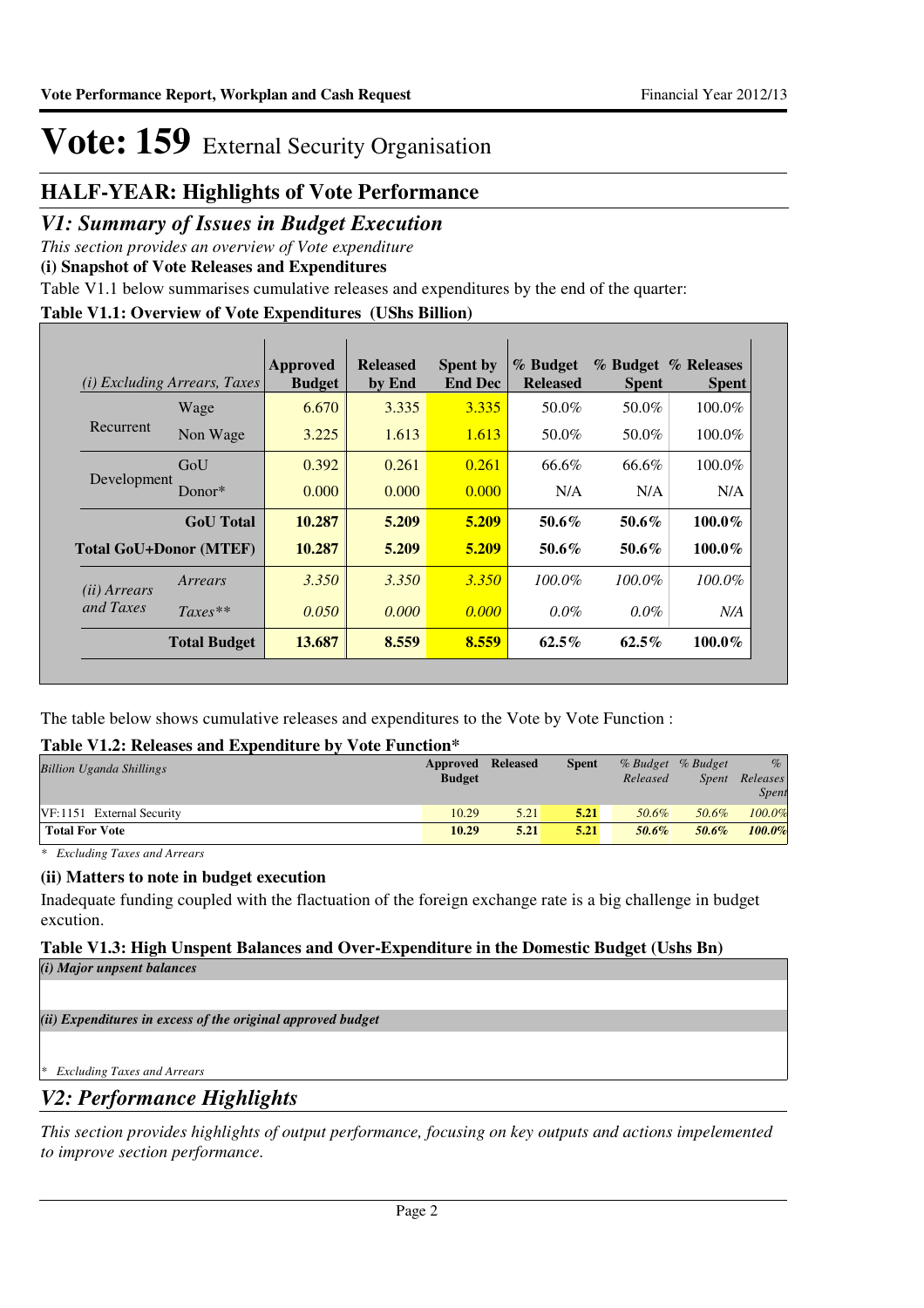## **HALF-YEAR: Highlights of Vote Performance**

### **Table V2.1: Key Vote Output Indicators and Expenditures\***

| Vote, Vote Function<br>Key Output                             | <b>Approved Budget and</b><br><b>Planned outputs</b>                                                                                                                                                                                                                                                                             |       | <b>Cumulative Expenditure</b><br>and Performance                                                                                                                                                                                                                                                                                                                                                                                                                                                                                                                                                                      |       | <b>Status and Reasons for</b><br>any Variation from Plans |                   |  |  |
|---------------------------------------------------------------|----------------------------------------------------------------------------------------------------------------------------------------------------------------------------------------------------------------------------------------------------------------------------------------------------------------------------------|-------|-----------------------------------------------------------------------------------------------------------------------------------------------------------------------------------------------------------------------------------------------------------------------------------------------------------------------------------------------------------------------------------------------------------------------------------------------------------------------------------------------------------------------------------------------------------------------------------------------------------------------|-------|-----------------------------------------------------------|-------------------|--|--|
| Vote Function: 1151 External Security                         |                                                                                                                                                                                                                                                                                                                                  |       |                                                                                                                                                                                                                                                                                                                                                                                                                                                                                                                                                                                                                       |       |                                                           |                   |  |  |
| Foreign intelligence data collection<br><b>Output: 115101</b> |                                                                                                                                                                                                                                                                                                                                  |       |                                                                                                                                                                                                                                                                                                                                                                                                                                                                                                                                                                                                                       |       |                                                           |                   |  |  |
|                                                               | Description of Performance: Strengthen intelligence linkages<br>and operations, Enhanced<br>participation in peace keeping<br>missions, Counter terrorism<br>threats, Prevent<br>Insurgency, Improved border<br>points control, Mentain staff<br>under AMISOM, Prevent threats<br>to the oil industry, Reduce<br>organised crime |       | Provided intelligence on local<br>and international terrorist<br>groups such as<br>ADF, LRA, Alshabaab and<br>Alqaeda, Supported regional<br>peace initiatives on the LRA<br>$(AU-RCI-$<br>LRA), ICGLR, Participated in<br>bilateral engagements between<br>Uganda and the neighbouring<br>countries, Supported AMISOM<br>operations.                                                                                                                                                                                                                                                                                 |       | Inadequate funding                                        |                   |  |  |
| Performance Indicators:                                       |                                                                                                                                                                                                                                                                                                                                  |       |                                                                                                                                                                                                                                                                                                                                                                                                                                                                                                                                                                                                                       |       |                                                           |                   |  |  |
| Technical intelligence data<br>collected                      |                                                                                                                                                                                                                                                                                                                                  | yes   | Yes                                                                                                                                                                                                                                                                                                                                                                                                                                                                                                                                                                                                                   |       |                                                           |                   |  |  |
| Human intelligence data<br>collected                          |                                                                                                                                                                                                                                                                                                                                  | yes   | Yes                                                                                                                                                                                                                                                                                                                                                                                                                                                                                                                                                                                                                   |       |                                                           |                   |  |  |
| <b>Output Cost:</b>                                           | UShs Bn:                                                                                                                                                                                                                                                                                                                         | 4.394 | UShs Bn:                                                                                                                                                                                                                                                                                                                                                                                                                                                                                                                                                                                                              | 2.196 | % Budget Spent:                                           | 50.0%             |  |  |
| <b>Output: 115102</b>                                         | Analysis of external intelligence information                                                                                                                                                                                                                                                                                    |       |                                                                                                                                                                                                                                                                                                                                                                                                                                                                                                                                                                                                                       |       |                                                           |                   |  |  |
| Description of Performance: Provided techical intelligence    | reports, Carry out special<br>operations, Curtail Al-Shabaab<br>terror threats,                                                                                                                                                                                                                                                  |       | Supported regional peace<br>initiatives including the<br>ICGLR, the African Union led<br>Regional Cooperation Initiative<br>on the LRA (AU-RCI-<br>LRA).Provided Intelligence on<br>local and international<br>terrorists, Complimented local<br>security agencies in major<br>national and international<br>events hosted in<br>Uganda, Complimented local<br>security agencies in curtailing<br>international organised<br>crime(money<br>launering, Drug/human<br>trafficking, cyber crime and arms<br>trafficking), Carried out due<br>deligence on prospective<br>individual foreign investors and<br>companies. |       | Inadequate funding                                        |                   |  |  |
| Performance Indicators:                                       |                                                                                                                                                                                                                                                                                                                                  |       |                                                                                                                                                                                                                                                                                                                                                                                                                                                                                                                                                                                                                       |       |                                                           |                   |  |  |
| Weekly intelligence reports                                   |                                                                                                                                                                                                                                                                                                                                  | yes   | Yes                                                                                                                                                                                                                                                                                                                                                                                                                                                                                                                                                                                                                   |       |                                                           |                   |  |  |
| Daily briefings to the<br>president                           |                                                                                                                                                                                                                                                                                                                                  | yes   | No                                                                                                                                                                                                                                                                                                                                                                                                                                                                                                                                                                                                                    |       |                                                           |                   |  |  |
| <b>Output Cost:</b>                                           | UShs Bn:                                                                                                                                                                                                                                                                                                                         | 2.779 | UShs Bn:                                                                                                                                                                                                                                                                                                                                                                                                                                                                                                                                                                                                              | 1.398 | % Budget Spent:                                           | 50.3%             |  |  |
| <b>Vote Function Cost</b><br><b>Cost of Vote Services:</b>    | <b>UShs Bn:</b><br>UShs Bn:                                                                                                                                                                                                                                                                                                      |       | 10.287 UShs Bn:<br>10.287 UShs Bn:                                                                                                                                                                                                                                                                                                                                                                                                                                                                                                                                                                                    |       | 5.209 % Budget Spent:<br>5.209 % Budget Spent:            | 50.6%<br>$50.6\%$ |  |  |

*\* Excluding Taxes and Arrears*

ESO by its nature operates in foreign countries,the flactuation in the exchange rate coupled with the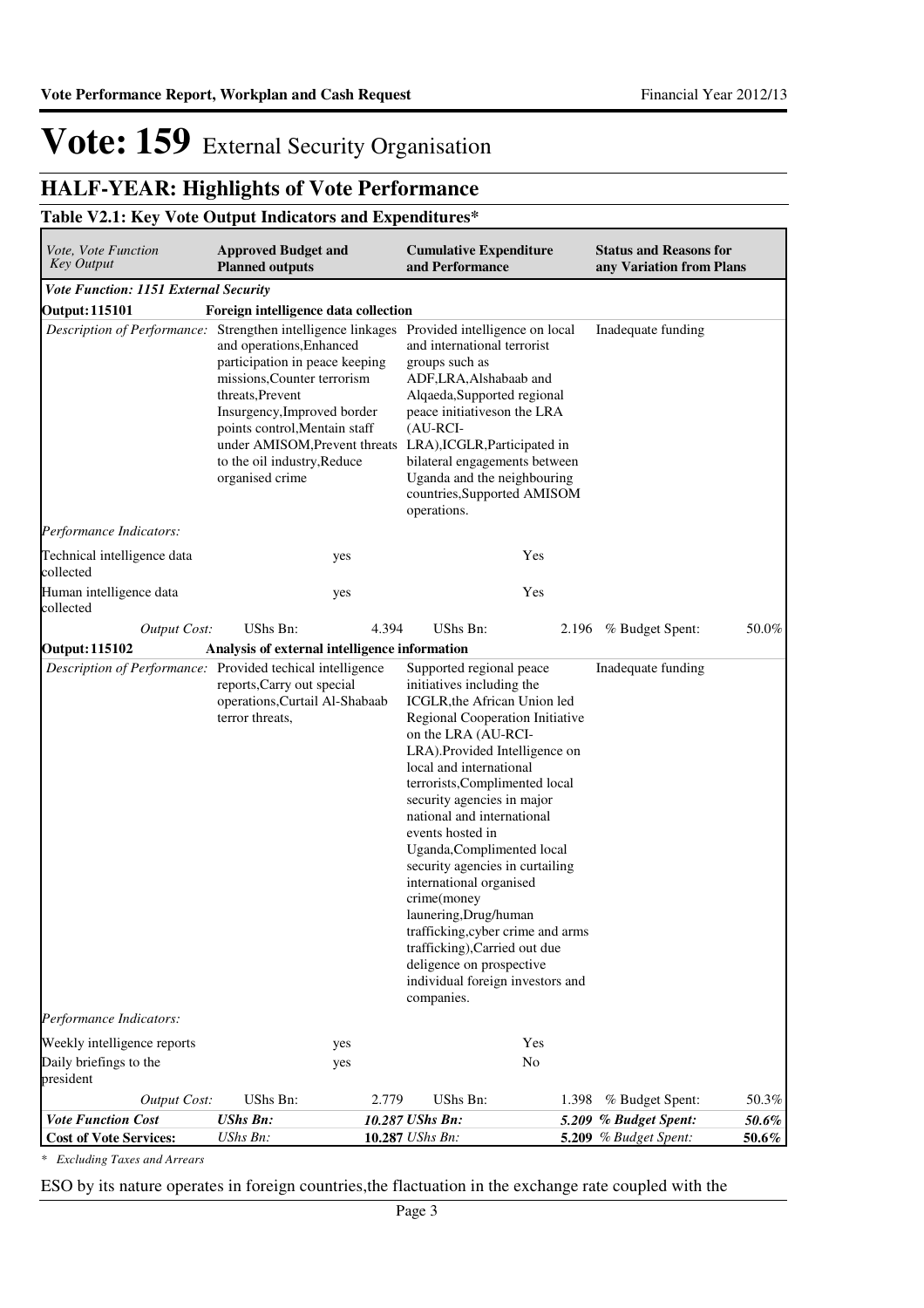## **HALF-YEAR: Highlights of Vote Performance**

underfunding is greatly undermining ESO,s performance.

### **Table V2.2: Implementing Actions to Improve Vote Performance**

| <b>Planned Actions:</b>                                                                                      | <b>Actual Actions:</b>                                | <b>Reasons for Variation</b> |
|--------------------------------------------------------------------------------------------------------------|-------------------------------------------------------|------------------------------|
| Vote: 159 External Security Organisation                                                                     |                                                       |                              |
| Vote Function: 11 51 External Security                                                                       |                                                       |                              |
| Develop capacity for modern<br>communication, and update techinical<br>equipment.                            | No action taken due to lack of funding                | Inadequate funding           |
| Open new field stations, increase foreign<br>deployments                                                     | No action taken due to inadequate<br>funding.         | Inadequate funding           |
| Scale up training of staff in laguages,<br>handling of techinical equipment and<br>analysis of intelligence. | <b>Enhanced cooperation with friendly</b><br>services | Inadequate funding           |

## *V3: Details of Releases and Expenditure*

*This section provides a comprehensive summary of the outputs delivered by the Vote and further details of Vote expenditures by Vote Function and Expenditure Item.*

### **Table V3.1: GoU Releases and Expenditure by Output\***

| <b>Billion Uganda Shillings</b>                                 | Approved      | <b>Released</b> | <b>Spent</b> | $%$ GoU       | $%$ GoU       | $%$ GoU     |
|-----------------------------------------------------------------|---------------|-----------------|--------------|---------------|---------------|-------------|
|                                                                 | <b>Budget</b> |                 |              | <b>Budget</b> | <b>Budget</b> | Releases    |
|                                                                 |               |                 |              | Released      | <i>Spent</i>  | <i>Spen</i> |
| VF:1151 External Security                                       | 10.29         | 5.21            | 5.21         | 50.6%         | 50.6%         | 100.0%      |
| Class: Outputs Provided                                         | 9.94          | 4.98            | 4.98         | 50.1%         | 50.1%         | 100.0%      |
| 115101 Foreign intelligence data collection                     | 4.39          | 2.20            | 2.20         | 50.0%         | 50.0%         | 100.0%      |
| 115102 Analysis of external intelligence information            | 2.78          | 1.40            | 1.40         | 50.3%         | 50.3%         | 100.0%      |
| 115103 Administration                                           | 2.77          | 1.39            | 1.39         | 50.0%         | 50.0%         | 100.0%      |
| Class: Capital Purchases                                        | 0.34          | 0.23            | 0.23         | 66.6%         | 66.6%         | 100.0%      |
| 115176 Purchase of Office and ICT Equipment, including Software | 0.06          | 0.04            | 0.04         | 66.7%         | 66.7%         | 100.0%      |
| 115177 Purchase of Specialised Machinery & Equipment            | 0.28          | 0.19            | 0.19         | 66.5%         | 66.5%         | $100.0\%$   |
| <b>Total For Vote</b>                                           | 10.29         | 5.21            | 5.21         | 50.6%         | 50.6%         | $100.0\%$   |

*\* Excluding Taxes and Arrears*

### **Table V3.2: 2012/13 GoU Expenditure by Item**

| <b>Billion Uganda Shillings</b>                       | Approved<br><b>Budget</b> | <b>Releases</b> | Expend-<br>iture | % Budged<br><b>Released</b> | % Budget<br><b>Spent</b> | %Releases<br><b>Spent</b> |
|-------------------------------------------------------|---------------------------|-----------------|------------------|-----------------------------|--------------------------|---------------------------|
| <b>Output Class: Outputs Provided</b>                 | 9.94                      | 4.98            | 4.98             | 50.1%                       | 50.1%                    | 100.0%                    |
| 211101 General Staff Salaries                         | 6.67                      | 3.34            | 3.34             | 50.0%                       | 50.0%                    | 100.0%                    |
| 211103 Allowances                                     | 0.27                      | 0.13            | 0.13             | 50.0%                       | 50.0%                    | 100.0%                    |
| 212201 Social Security Contributions                  | 0.70                      | 0.35            | 0.35             | 50.0%                       | 50.0%                    | 100.0%                    |
| 213001 Medical Expenses (To Employees)                | 0.05                      | 0.02            | 0.02             | 50.0%                       | 50.0%                    | 100.0%                    |
| 221001 Advertising and Public Relations               | 0.00                      | 0.00            | 0.00             | 50.0%                       | 46.5%                    | 93.0%                     |
| 221002 Workshops and Seminars                         | 0.01                      | 0.00            | 0.00             | 50.0%                       | 50.0%                    | 100.0%                    |
| 221003 Staff Training                                 | 0.12                      | 0.07            | 0.07             | 56.6%                       | 56.6%                    | 100.0%                    |
| 221007 Books, Periodicals and Newspapers              | 0.02                      | 0.01            | 0.01             | 50.0%                       | 50.0%                    | 100.0%                    |
| 221008 Computer Supplies and IT Services              | 0.04                      | 0.02            | 0.02             | 50.0%                       | 50.0%                    | 100.0%                    |
| 221009 Welfare and Entertainment                      | 0.03                      | 0.01            | 0.01             | 50.0%                       | 50.0%                    | 100.0%                    |
| 221011 Printing, Stationery, Photocopying and Binding | 0.05                      | 0.03            | 0.03             | 50.0%                       | 50.0%                    | 100.0%                    |
| 221012 Small Office Equipment                         | 0.01                      | 0.01            | 0.01             | 50.0%                       | 50.0%                    | 100.0%                    |
| 222001 Telecommunications                             | 0.29                      | 0.15            | 0.15             | 50.0%                       | 50.0%                    | 100.0%                    |
| 223001 Property Expenses                              | 0.02                      | 0.01            | 0.01             | 50.0%                       | 50.0%                    | 100.0%                    |
| 223002 Rates                                          | 0.23                      | 0.12            | 0.12             | 50.0%                       | 50.0%                    | 100.0%                    |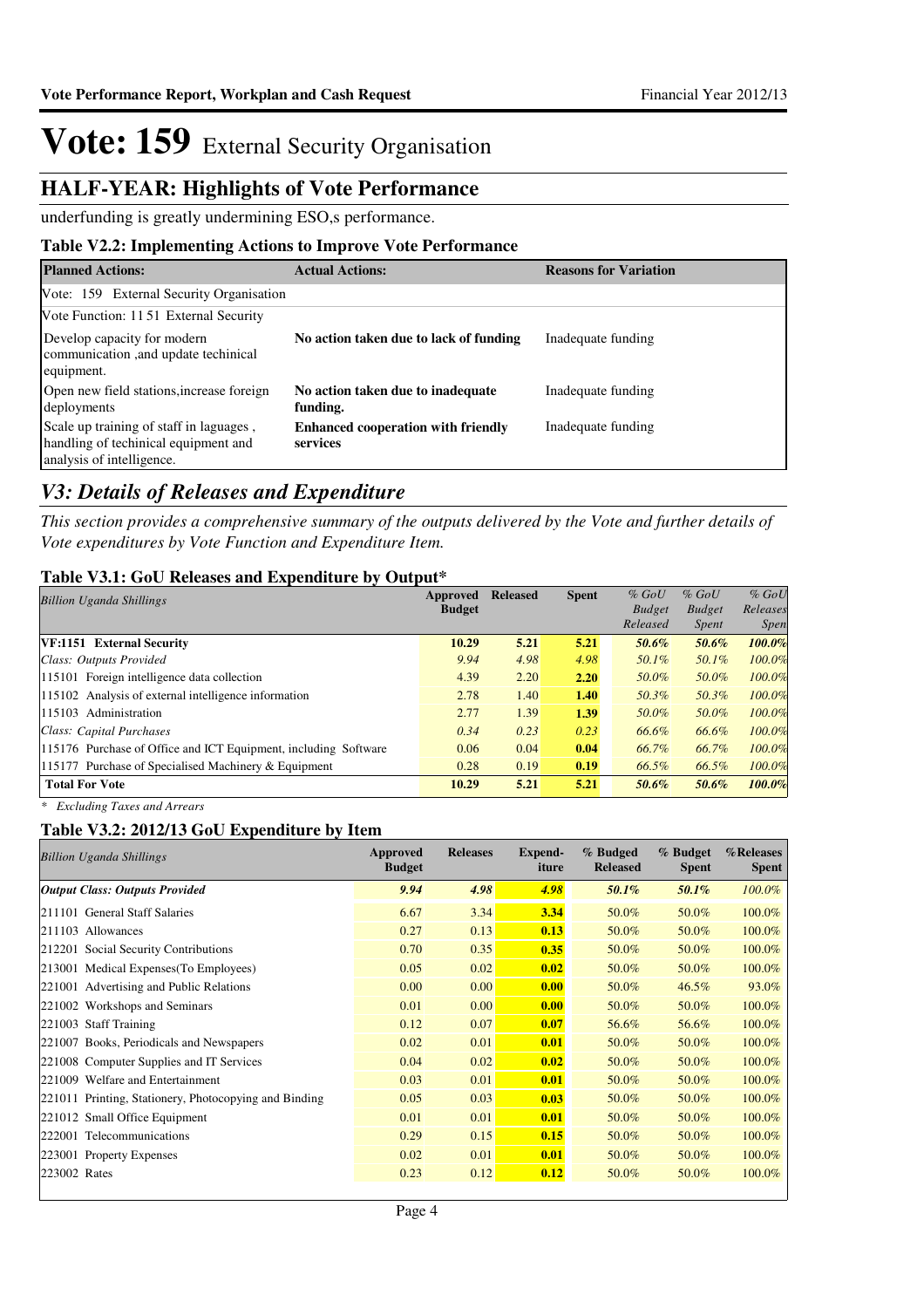## **HALF-YEAR: Highlights of Vote Performance**

| <b>Billion Uganda Shillings</b>           | Approved<br><b>Budget</b> | <b>Releases</b> | Expend-<br>iture | % Budged<br><b>Released</b> | % Budget<br><b>Spent</b> | %Releases<br><b>Spent</b> |
|-------------------------------------------|---------------------------|-----------------|------------------|-----------------------------|--------------------------|---------------------------|
| 223005 Electricity                        | 0.07                      | 0.04            | 0.04             | 50.0%                       | 50.0%                    | 100.0%                    |
| 223006 Water                              | 0.03                      | 0.02            | 0.02             | 50.0%                       | 50.0%                    | 100.0%                    |
| 224003 Classified Expenditure             | 0.92                      | 0.46            | 0.46             | 50.0%                       | 50.0%                    | 100.0%                    |
| 227001 Travel Inland                      | 0.03                      | 0.02            | 0.02             | 50.0%                       | 50.0%                    | 100.0%                    |
| 227002 Travel Abroad                      | 0.25                      | 0.13            | 0.13             | 50.0%                       | 50.0%                    | 100.0%                    |
| 227004 Fuel, Lubricants and Oils          | 0.06                      | 0.03            | 0.03             | 50.0%                       | 50.0%                    | 100.0%                    |
| 228002 Maintenance - Vehicles             | 0.06                      | 0.03            | 0.03             | 50.0%                       | 50.0%                    | 100.0%                    |
| <b>Output Class: Capital Purchases</b>    | 0.39                      | 0.23            | 0.23             | 58.1%                       | 58.1%                    | 100.0%                    |
| 231005 Machinery and Equipment            | 0.34                      | 0.23            | 0.23             | 66.6%                       | 66.6%                    | 100.0%                    |
| $312206$ Gross Tax                        | 0.05                      | 0.00            | 0.00             | $0.0\%$                     | $0.0\%$                  | N/A                       |
| <b>Output Class: Arrears</b>              | 3.35                      | 3.35            | 3.35             | 100.0%                      | $100.0\%$                | 100.0%                    |
| 321605 Domestic arrears                   | 1.48                      | 1.48            | 1.48             | 100.0%                      | 100.0%                   | 100.0%                    |
| 321608 Pension Arrears                    | 1.87                      | 1.87            | 1.87             | 100.0%                      | 100.0%                   | 100.0%                    |
| <b>Grand Total:</b>                       | 13.69                     | 8.56            | 8.56             | $62.5\%$                    | $62.5\%$                 | $100.0\%$                 |
| <b>Total Excluding Taxes and Arrears:</b> | 10.29                     | 5.21            | 5.21             | 50.6%                       | 50.6%                    | $100.0\%$                 |

### **Table V3.3: GoU Releases and Expenditure by Project and Programme\***

| <b>Billion Uganda Shillings</b> | Approved<br><b>Budget</b> | <b>Released</b> | <b>Spent</b> | $%$ GoU<br><b>Budget</b> | $%$ GoU<br><b>Budget</b> | $%$ GoU<br>Releases |
|---------------------------------|---------------------------|-----------------|--------------|--------------------------|--------------------------|---------------------|
|                                 |                           |                 |              | Released                 | <i>Spent</i>             | <i>Spent</i>        |
| VF:1151 External Security       | 10.29                     | 5.21            | 5.21         | 50.6%                    | 50.6%                    | 100.0%              |
| <b>Recurrent Programmes</b>     |                           |                 |              |                          |                          |                     |
| 01<br>Headquarters              | 9.90                      | 4.95            | 4.95         | 50.0%                    | 50.0%                    | 100.0%              |
| Development Projects            |                           |                 |              |                          |                          |                     |
| 0983<br>Strengthening ESO       | 0.39                      | 0.26            | 0.26         | 66.6%                    | 66.6%                    | 100.0%              |
| <b>Total For Vote</b>           | 10.29                     | 5.21            | 5.21         | 50.6%                    | 50.6%                    | 100.0%              |

*\* Excluding Taxes and Arrears*

**Table V3.4: Donor Releases and Expenditure by Project and Programme\***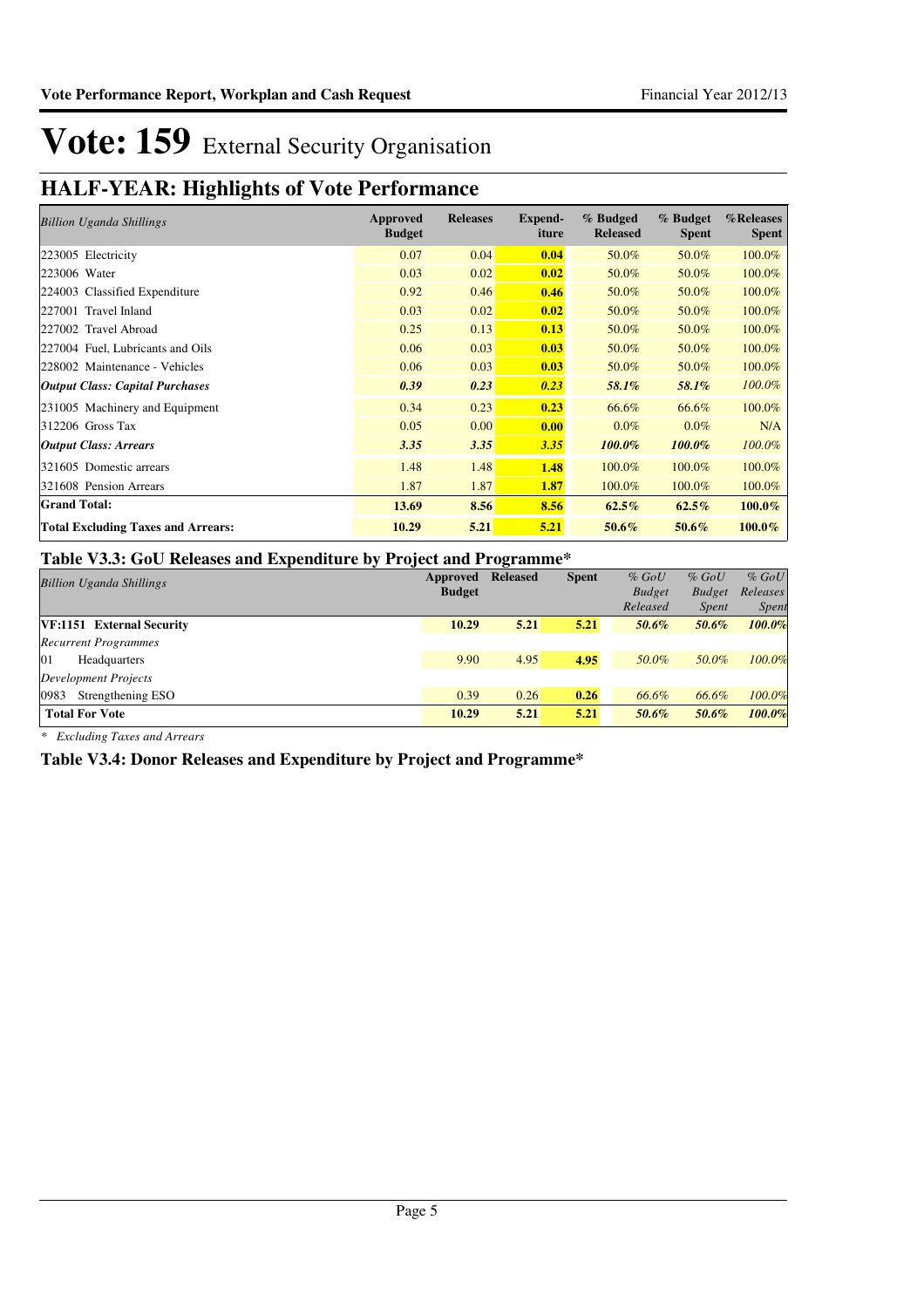# Vote: 159 External Security Organisation

## **QUARTER 2: Cumulative Outputs and Expenditure by End of Quarter**

| <b>Annual Planned Outputs and Cumulative Outputs Achieved by End of</b> | Cumulative Expenditures made by the End of the Quarter to |               |
|-------------------------------------------------------------------------|-----------------------------------------------------------|---------------|
| <b>Ouarter</b> (Quantity and Location)                                  | <b>Deliver Cumulative Outputs</b>                         | UShs Thousand |
|                                                                         |                                                           |               |

### **Vote Function: 1151 External Security**

*Recurrent Programmes*

### *Programme 01 Headquarters*

*Outputs Provided*

**11 5101 Foreign intelligence data collection Output:**

#### *Annual Planned Outputs:*

Strengthening Intelligence linkages and operations, Enhanced participati in peace keeping operations,Timely intelligence reports to counter and curtail terrorism, Security deligence reports, countering insurgency, Ope more field and foreign stations,Participate in regional peace processes,

#### *Cumulatie Outputs Achieved by the end of the Quarter:*

**Provided intelligence on local and international terrorist groups such as ADF,LRA,Alshabaab and Alqaeda,Supported regional peace initiativeson the LRA (AU-RCI-LRA),ICGLR,Participated in bilateral engagements between Uganda and the neighbouring countries,Supported AMISOM operations.**

*Reasons for Variation in performance*

Inadequate funding.

|     | <b>Item</b>                                                     | <b>Spent</b> |
|-----|-----------------------------------------------------------------|--------------|
|     | 211101 General Staff Salaries                                   | 1,610,771    |
| ion | 211103 Allowances                                               | 48,848       |
|     | 212201 Social Security Contributions                            | 126,686      |
| en  | 213001 Medical Expenses (To Employees)                          | 8,593        |
|     | 221001 Advertising and Public Relations                         | 280          |
|     | 221002 Workshops and Seminars                                   | 1,339        |
| ch  | 221003 Staff Training                                           | 13,573       |
|     | 221007 Books, Periodicals and Newspapers                        | 3,155        |
|     | 221008 Computer Supplies and IT Services                        | 7,416        |
|     | 221009 Welfare and Entertainment                                | 5,045        |
|     | 221011 Printing, Stationery, Photocopying and<br><b>Binding</b> | 9,211        |
|     | 221012 Small Office Equipment                                   | 2,386        |
|     | 222001 Telecommunications                                       | 53,418       |
|     | 223001 Property Expenses                                        | 3,577        |
|     | 223002 Rates                                                    | 42,038       |
|     | 223005 Electricity                                              | 13,504       |
|     | 223006 Water                                                    | 6,030        |
|     | 224003 Classified Expenditure                                   | 166,801      |
|     | 227001 Travel Inland                                            | 6,272        |
|     | 227002 Travel Abroad                                            | 46,215       |
|     | 227004 Fuel, Lubricants and Oils                                | 10,725       |
|     | 228002 Maintenance - Vehicles                                   | 10,303       |
|     | <b>Total</b>                                                    | 2,196,184    |
|     | <b>Wage Recurrent</b>                                           | 1,610,771    |
|     | <b>Non Wage Recurrent</b>                                       | 585,413      |
|     | <b>NTR</b>                                                      | 0            |

#### **11 5102 Analysis of external intelligence information Output:**

|                                                                                                                                | <b>Item</b>                                              | <b>Spent</b> |
|--------------------------------------------------------------------------------------------------------------------------------|----------------------------------------------------------|--------------|
| <b>Annual Planned Outputs:</b>                                                                                                 | 211101 General Staff Salaries                            | 1,149,519    |
| Strengthen capacity of Intelligence analysis by equiping staff with                                                            | 211103 Allowances                                        | 17,982       |
| specialised analytical skills and equipment, Timely and reliable                                                               | 212201 Social Security Contributions                     | 46,606       |
| intelligence reports. Tracking and curtailing insurgency, Reduced                                                              | 213001 Medical Expenses (To Employees)                   | 3,162        |
| incidences of terrorism.                                                                                                       | 221001 Advertising and Public Relations                  | 54           |
| Cumulatie Outputs Achieved by the end of the Quarter:                                                                          | 221002 Workshops and Seminars                            | 493          |
| Supported regional peace initiatives including the ICGLR, the African                                                          | 221003 Staff Training                                    | 4,993        |
| Union led Regional Cooperation Initiative on the LRA (AU-RCI-<br>LRA). Provided Intelligence on local and international        | 221007 Books, Periodicals and Newspapers                 | 1,156        |
| terrorists, Complimented local security agencies in major national                                                             | 221008 Computer Supplies and IT Services                 | 2,728        |
| and international events hosted in Uganda, Complimented local                                                                  | 221009 Welfare and Entertainment                         | 1,856        |
| security agencies in curtailing international organised crime(money<br>launering, Drug/human trafficking, cyber crime and arms | 221011 Printing, Stationery, Photocopying and<br>Binding | 3,389        |
| trafficking), Carried out due deligence on prospective individual                                                              | 221012 Small Office Equipment                            | 878          |
| foreign investors and companies.                                                                                               | 222001 Telecommunications                                | 19,652       |
| <b>Reasons for Variation in performance</b>                                                                                    | 223001 Property Expenses                                 | 1,316        |
| Inadequate funding                                                                                                             |                                                          |              |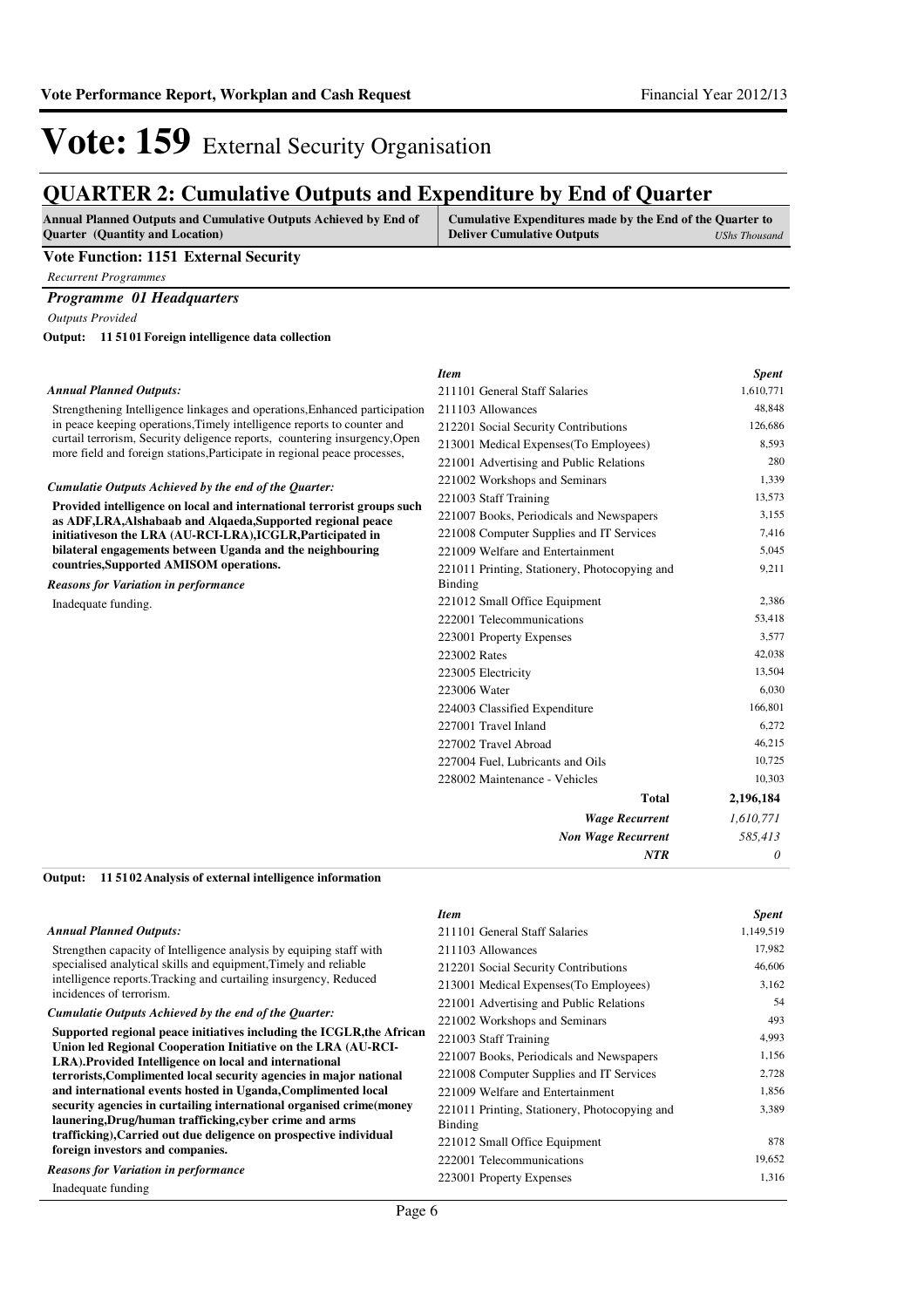## **QUARTER 2: Cumulative Outputs and Expenditure by End of Quarter**

| Annual Planned Outputs and Cumulative Outputs Achieved by End of<br>Quarter (Quantity and Location) | Cumulative Expenditures made by the End of the Quarter to<br><b>Deliver Cumulative Outputs</b> | <b>UShs Thousand</b> |
|-----------------------------------------------------------------------------------------------------|------------------------------------------------------------------------------------------------|----------------------|
| <b>Vote Function: 1151 External Security</b>                                                        |                                                                                                |                      |
| <b>Recurrent Programmes</b>                                                                         |                                                                                                |                      |
| <b>Programme 01 Headquarters</b>                                                                    |                                                                                                |                      |
|                                                                                                     | 223002 Rates                                                                                   | 15,465               |
|                                                                                                     | 223005 Electricity                                                                             | 4,968                |
|                                                                                                     | 223006 Water                                                                                   | 2,219                |
|                                                                                                     | 224003 Classified Expenditure                                                                  | 61,599               |
|                                                                                                     | 227001 Travel Inland                                                                           | 2,307                |
|                                                                                                     | 227002 Travel Abroad                                                                           | 17,002               |
|                                                                                                     | 227004 Fuel, Lubricants and Oils                                                               | 3,946                |
|                                                                                                     | 228002 Maintenance - Vehicles                                                                  | 3,790                |
|                                                                                                     | <b>Total</b>                                                                                   | 1,365,075            |
|                                                                                                     | <b>Wage Recurrent</b>                                                                          | 1,149,519            |
|                                                                                                     | <b>Non Wage Recurrent</b>                                                                      | 215,556              |
|                                                                                                     | <b>NTR</b>                                                                                     | 0                    |
| 115103 Administration<br>Output:                                                                    |                                                                                                |                      |
|                                                                                                     | <b>Item</b>                                                                                    | <b>Spent</b>         |
| <b>Annual Planned Outputs:</b>                                                                      | 211101 General Staff Salaries                                                                  | 574,760              |
| Develop annual work plans and budgets, Physical infrastructure                                      | 211103 Allowances                                                                              | 67,660               |
| mentainance, Provide logistics to the principals, Daily intelligence                                | 212201 Social Security Contributions                                                           | 175,369              |
| briefs/situation reports.                                                                           | 213001 Medical Expenses(To Employees)                                                          | 11,861               |
| Cumulatie Outputs Achieved by the end of the Quarter:                                               | 221001 Advertising and Public Relations                                                        | 387                  |
| Conducted specilalised training, Enhanced cooperation with frienldly                                | 221002 Workshops and Seminars                                                                  | 1,854                |
| services. Provide medical and HIV/Aids support to staff.                                            | 221003 Staff Training                                                                          | 18,789               |
| <b>Reasons for Variation in performance</b>                                                         | 221007 Books, Periodicals and Newspapers                                                       | 4,369                |
| Inadequate funding                                                                                  | 221008 Computer Supplies and IT Services                                                       | 10,266               |
|                                                                                                     | 221009 Welfare and Entertainment                                                               | 6,984                |
|                                                                                                     | 221011 Printing, Stationery, Photocopying and                                                  | 12,751               |
|                                                                                                     | <b>Binding</b>                                                                                 |                      |
|                                                                                                     | 221012 Small Office Equipment                                                                  | 3,302                |
|                                                                                                     | 222001 Telecommunications                                                                      | 73,946               |
|                                                                                                     | 223001 Property Expenses                                                                       | 4,952                |
|                                                                                                     | 223002 Rates                                                                                   | 58,192               |
|                                                                                                     | 223005 Electricity                                                                             | 18,693               |
|                                                                                                     | 223006 Water                                                                                   | 8,347                |
|                                                                                                     | 224003 Classified Expenditure                                                                  | 232,431              |
|                                                                                                     | 227001 Travel Inland                                                                           | 8,682                |
|                                                                                                     | 227002 Travel Abroad                                                                           | 63,624               |
|                                                                                                     | 227004 Fuel, Lubricants and Oils                                                               | 14,846               |
|                                                                                                     | 228002 Maintenance - Vehicles                                                                  | 14,262               |
|                                                                                                     | <b>Total</b>                                                                                   | 1,386,322            |
|                                                                                                     | <b>Wage Recurrent</b>                                                                          | 574,760              |
|                                                                                                     | <b>Non Wage Recurrent</b>                                                                      | 811,563              |
|                                                                                                     | NTR                                                                                            | 0                    |
| <b>Development Projects</b>                                                                         |                                                                                                |                      |

*Project 0983 Strengthening ESO*

*Capital Purchases*

**Output: 11 5176 Purchase of Office and ICT Equipment, including Software**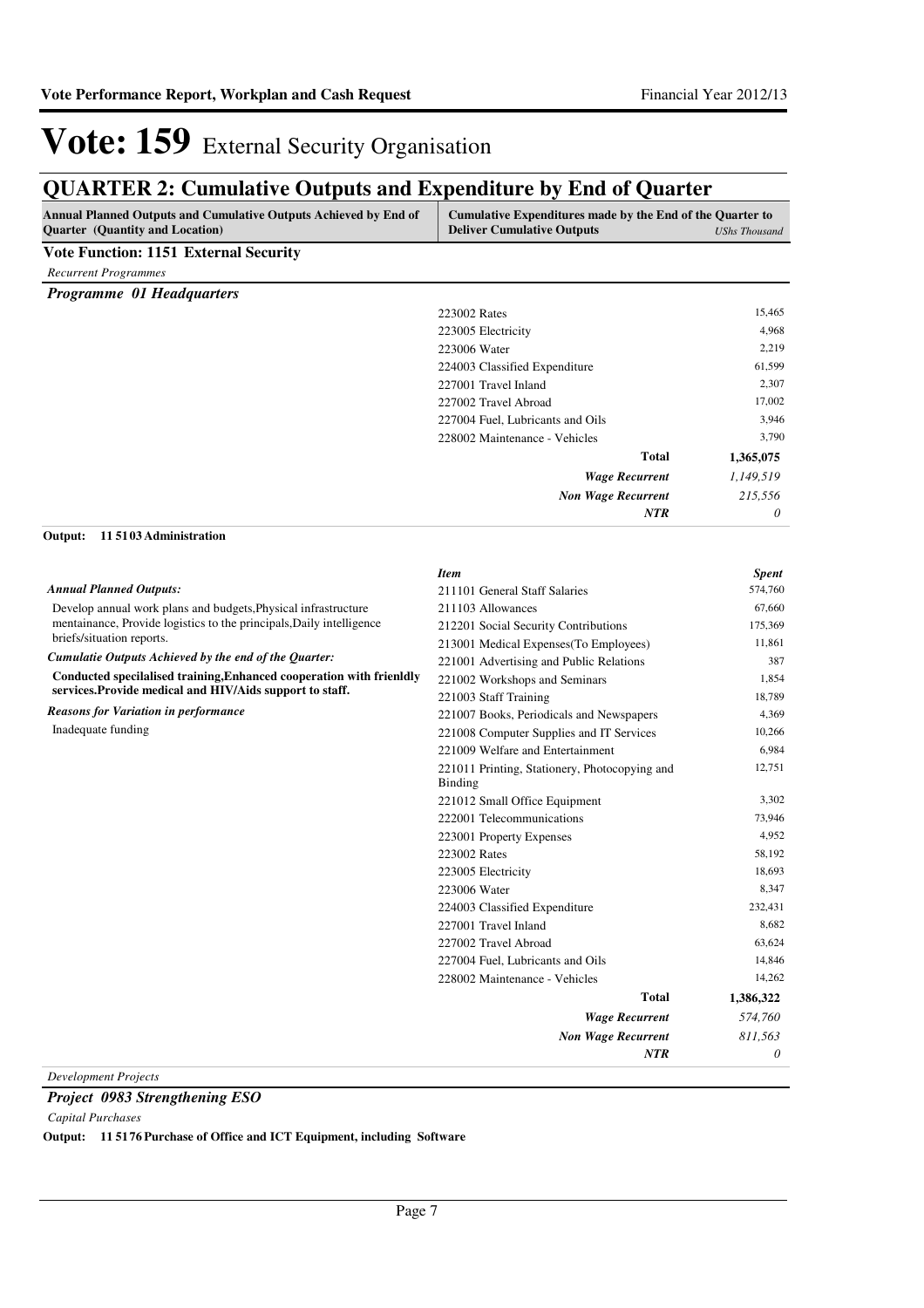## **QUARTER 2: Cumulative Outputs and Expenditure by End of Quarter**

| <b>Development Projects</b><br><b>Item</b><br><b>Spent</b><br>42,000<br>231005 Machinery and Equipment<br>Computers equipment ansd software<br>Cumulatie Outputs Achieved by the end of the Quarter:<br>Computers and IT Software procured.<br><b>Reasons for Variation in performance</b><br>Inadequate funding<br><b>Total</b><br>42,000<br><b>GoU</b> Development<br>42,000<br><b>Donor Development</b><br>0<br><b>NTR</b><br>0<br>115177 Purchase of Specialised Machinery & Equipment<br><b>Item</b><br><b>Spent</b><br><b>Annual Planned Outputs:</b><br>186,275<br>231005 Machinery and Equipment<br>Specialised surveillence equipment.3 members of staff trained in use of<br>surveillence equipment<br>Cumulatie Outputs Achieved by the end of the Quarter:<br>Procured Specialised surveillence equipment, Trained staff.<br><b>Reasons for Variation in performance</b><br>Inadequate funding<br><b>Total</b><br>186,275<br>186,275<br><b>GoU</b> Development<br><b>Donor Development</b><br>0<br>0<br><b>NTR</b><br><b>Outputs Provided</b><br>115102 Analysis of external intelligence information<br><b>Item</b><br><b>Spent</b><br>32,666<br>221003 Staff Training<br>8 Members of staff arquire specialised training abroad.<br>Cumulatie Outputs Achieved by the end of the Quarter:<br>Conducted specialised training.<br>Inadequate funding<br><b>Total</b><br>32,666<br>32,666<br><b>GoU</b> Development<br><b>Donor Development</b><br>0<br>NTR<br>0<br><b>GRAND TOTAL</b><br>5,208,522<br><b>Wage Recurrent</b><br>3,335,050<br><b>Non Wage Recurrent</b><br>1,612,531<br>260,941<br><b>GoU</b> Development<br><b>Donor Development</b><br>0<br>NTR<br>0 | <b>Annual Planned Outputs and Cumulative Outputs Achieved by End of</b><br>Quarter (Quantity and Location) | Cumulative Expenditures made by the End of the Quarter to<br><b>Deliver Cumulative Outputs</b><br><b>UShs Thousand</b> |  |
|----------------------------------------------------------------------------------------------------------------------------------------------------------------------------------------------------------------------------------------------------------------------------------------------------------------------------------------------------------------------------------------------------------------------------------------------------------------------------------------------------------------------------------------------------------------------------------------------------------------------------------------------------------------------------------------------------------------------------------------------------------------------------------------------------------------------------------------------------------------------------------------------------------------------------------------------------------------------------------------------------------------------------------------------------------------------------------------------------------------------------------------------------------------------------------------------------------------------------------------------------------------------------------------------------------------------------------------------------------------------------------------------------------------------------------------------------------------------------------------------------------------------------------------------------------------------------------------------------------------------------------------------------------------------------------|------------------------------------------------------------------------------------------------------------|------------------------------------------------------------------------------------------------------------------------|--|
|                                                                                                                                                                                                                                                                                                                                                                                                                                                                                                                                                                                                                                                                                                                                                                                                                                                                                                                                                                                                                                                                                                                                                                                                                                                                                                                                                                                                                                                                                                                                                                                                                                                                                  | <b>Vote Function: 1151 External Security</b>                                                               |                                                                                                                        |  |
|                                                                                                                                                                                                                                                                                                                                                                                                                                                                                                                                                                                                                                                                                                                                                                                                                                                                                                                                                                                                                                                                                                                                                                                                                                                                                                                                                                                                                                                                                                                                                                                                                                                                                  |                                                                                                            |                                                                                                                        |  |
|                                                                                                                                                                                                                                                                                                                                                                                                                                                                                                                                                                                                                                                                                                                                                                                                                                                                                                                                                                                                                                                                                                                                                                                                                                                                                                                                                                                                                                                                                                                                                                                                                                                                                  | Project 0983 Strengthening ESO                                                                             |                                                                                                                        |  |
|                                                                                                                                                                                                                                                                                                                                                                                                                                                                                                                                                                                                                                                                                                                                                                                                                                                                                                                                                                                                                                                                                                                                                                                                                                                                                                                                                                                                                                                                                                                                                                                                                                                                                  |                                                                                                            |                                                                                                                        |  |
|                                                                                                                                                                                                                                                                                                                                                                                                                                                                                                                                                                                                                                                                                                                                                                                                                                                                                                                                                                                                                                                                                                                                                                                                                                                                                                                                                                                                                                                                                                                                                                                                                                                                                  | <b>Annual Planned Outputs:</b>                                                                             |                                                                                                                        |  |
|                                                                                                                                                                                                                                                                                                                                                                                                                                                                                                                                                                                                                                                                                                                                                                                                                                                                                                                                                                                                                                                                                                                                                                                                                                                                                                                                                                                                                                                                                                                                                                                                                                                                                  |                                                                                                            |                                                                                                                        |  |
|                                                                                                                                                                                                                                                                                                                                                                                                                                                                                                                                                                                                                                                                                                                                                                                                                                                                                                                                                                                                                                                                                                                                                                                                                                                                                                                                                                                                                                                                                                                                                                                                                                                                                  |                                                                                                            |                                                                                                                        |  |
|                                                                                                                                                                                                                                                                                                                                                                                                                                                                                                                                                                                                                                                                                                                                                                                                                                                                                                                                                                                                                                                                                                                                                                                                                                                                                                                                                                                                                                                                                                                                                                                                                                                                                  |                                                                                                            |                                                                                                                        |  |
|                                                                                                                                                                                                                                                                                                                                                                                                                                                                                                                                                                                                                                                                                                                                                                                                                                                                                                                                                                                                                                                                                                                                                                                                                                                                                                                                                                                                                                                                                                                                                                                                                                                                                  |                                                                                                            |                                                                                                                        |  |
|                                                                                                                                                                                                                                                                                                                                                                                                                                                                                                                                                                                                                                                                                                                                                                                                                                                                                                                                                                                                                                                                                                                                                                                                                                                                                                                                                                                                                                                                                                                                                                                                                                                                                  |                                                                                                            |                                                                                                                        |  |
|                                                                                                                                                                                                                                                                                                                                                                                                                                                                                                                                                                                                                                                                                                                                                                                                                                                                                                                                                                                                                                                                                                                                                                                                                                                                                                                                                                                                                                                                                                                                                                                                                                                                                  |                                                                                                            |                                                                                                                        |  |
|                                                                                                                                                                                                                                                                                                                                                                                                                                                                                                                                                                                                                                                                                                                                                                                                                                                                                                                                                                                                                                                                                                                                                                                                                                                                                                                                                                                                                                                                                                                                                                                                                                                                                  |                                                                                                            |                                                                                                                        |  |
|                                                                                                                                                                                                                                                                                                                                                                                                                                                                                                                                                                                                                                                                                                                                                                                                                                                                                                                                                                                                                                                                                                                                                                                                                                                                                                                                                                                                                                                                                                                                                                                                                                                                                  |                                                                                                            |                                                                                                                        |  |
|                                                                                                                                                                                                                                                                                                                                                                                                                                                                                                                                                                                                                                                                                                                                                                                                                                                                                                                                                                                                                                                                                                                                                                                                                                                                                                                                                                                                                                                                                                                                                                                                                                                                                  |                                                                                                            |                                                                                                                        |  |
|                                                                                                                                                                                                                                                                                                                                                                                                                                                                                                                                                                                                                                                                                                                                                                                                                                                                                                                                                                                                                                                                                                                                                                                                                                                                                                                                                                                                                                                                                                                                                                                                                                                                                  | Output:                                                                                                    |                                                                                                                        |  |
|                                                                                                                                                                                                                                                                                                                                                                                                                                                                                                                                                                                                                                                                                                                                                                                                                                                                                                                                                                                                                                                                                                                                                                                                                                                                                                                                                                                                                                                                                                                                                                                                                                                                                  |                                                                                                            |                                                                                                                        |  |
|                                                                                                                                                                                                                                                                                                                                                                                                                                                                                                                                                                                                                                                                                                                                                                                                                                                                                                                                                                                                                                                                                                                                                                                                                                                                                                                                                                                                                                                                                                                                                                                                                                                                                  |                                                                                                            |                                                                                                                        |  |
|                                                                                                                                                                                                                                                                                                                                                                                                                                                                                                                                                                                                                                                                                                                                                                                                                                                                                                                                                                                                                                                                                                                                                                                                                                                                                                                                                                                                                                                                                                                                                                                                                                                                                  |                                                                                                            |                                                                                                                        |  |
|                                                                                                                                                                                                                                                                                                                                                                                                                                                                                                                                                                                                                                                                                                                                                                                                                                                                                                                                                                                                                                                                                                                                                                                                                                                                                                                                                                                                                                                                                                                                                                                                                                                                                  |                                                                                                            |                                                                                                                        |  |
|                                                                                                                                                                                                                                                                                                                                                                                                                                                                                                                                                                                                                                                                                                                                                                                                                                                                                                                                                                                                                                                                                                                                                                                                                                                                                                                                                                                                                                                                                                                                                                                                                                                                                  |                                                                                                            |                                                                                                                        |  |
|                                                                                                                                                                                                                                                                                                                                                                                                                                                                                                                                                                                                                                                                                                                                                                                                                                                                                                                                                                                                                                                                                                                                                                                                                                                                                                                                                                                                                                                                                                                                                                                                                                                                                  |                                                                                                            |                                                                                                                        |  |
|                                                                                                                                                                                                                                                                                                                                                                                                                                                                                                                                                                                                                                                                                                                                                                                                                                                                                                                                                                                                                                                                                                                                                                                                                                                                                                                                                                                                                                                                                                                                                                                                                                                                                  |                                                                                                            |                                                                                                                        |  |
|                                                                                                                                                                                                                                                                                                                                                                                                                                                                                                                                                                                                                                                                                                                                                                                                                                                                                                                                                                                                                                                                                                                                                                                                                                                                                                                                                                                                                                                                                                                                                                                                                                                                                  |                                                                                                            |                                                                                                                        |  |
|                                                                                                                                                                                                                                                                                                                                                                                                                                                                                                                                                                                                                                                                                                                                                                                                                                                                                                                                                                                                                                                                                                                                                                                                                                                                                                                                                                                                                                                                                                                                                                                                                                                                                  |                                                                                                            |                                                                                                                        |  |
|                                                                                                                                                                                                                                                                                                                                                                                                                                                                                                                                                                                                                                                                                                                                                                                                                                                                                                                                                                                                                                                                                                                                                                                                                                                                                                                                                                                                                                                                                                                                                                                                                                                                                  |                                                                                                            |                                                                                                                        |  |
|                                                                                                                                                                                                                                                                                                                                                                                                                                                                                                                                                                                                                                                                                                                                                                                                                                                                                                                                                                                                                                                                                                                                                                                                                                                                                                                                                                                                                                                                                                                                                                                                                                                                                  |                                                                                                            |                                                                                                                        |  |
|                                                                                                                                                                                                                                                                                                                                                                                                                                                                                                                                                                                                                                                                                                                                                                                                                                                                                                                                                                                                                                                                                                                                                                                                                                                                                                                                                                                                                                                                                                                                                                                                                                                                                  |                                                                                                            |                                                                                                                        |  |
|                                                                                                                                                                                                                                                                                                                                                                                                                                                                                                                                                                                                                                                                                                                                                                                                                                                                                                                                                                                                                                                                                                                                                                                                                                                                                                                                                                                                                                                                                                                                                                                                                                                                                  |                                                                                                            |                                                                                                                        |  |
|                                                                                                                                                                                                                                                                                                                                                                                                                                                                                                                                                                                                                                                                                                                                                                                                                                                                                                                                                                                                                                                                                                                                                                                                                                                                                                                                                                                                                                                                                                                                                                                                                                                                                  | Output:                                                                                                    |                                                                                                                        |  |
|                                                                                                                                                                                                                                                                                                                                                                                                                                                                                                                                                                                                                                                                                                                                                                                                                                                                                                                                                                                                                                                                                                                                                                                                                                                                                                                                                                                                                                                                                                                                                                                                                                                                                  |                                                                                                            |                                                                                                                        |  |
|                                                                                                                                                                                                                                                                                                                                                                                                                                                                                                                                                                                                                                                                                                                                                                                                                                                                                                                                                                                                                                                                                                                                                                                                                                                                                                                                                                                                                                                                                                                                                                                                                                                                                  | <b>Annual Planned Outputs:</b>                                                                             |                                                                                                                        |  |
|                                                                                                                                                                                                                                                                                                                                                                                                                                                                                                                                                                                                                                                                                                                                                                                                                                                                                                                                                                                                                                                                                                                                                                                                                                                                                                                                                                                                                                                                                                                                                                                                                                                                                  |                                                                                                            |                                                                                                                        |  |
|                                                                                                                                                                                                                                                                                                                                                                                                                                                                                                                                                                                                                                                                                                                                                                                                                                                                                                                                                                                                                                                                                                                                                                                                                                                                                                                                                                                                                                                                                                                                                                                                                                                                                  |                                                                                                            |                                                                                                                        |  |
|                                                                                                                                                                                                                                                                                                                                                                                                                                                                                                                                                                                                                                                                                                                                                                                                                                                                                                                                                                                                                                                                                                                                                                                                                                                                                                                                                                                                                                                                                                                                                                                                                                                                                  |                                                                                                            |                                                                                                                        |  |
|                                                                                                                                                                                                                                                                                                                                                                                                                                                                                                                                                                                                                                                                                                                                                                                                                                                                                                                                                                                                                                                                                                                                                                                                                                                                                                                                                                                                                                                                                                                                                                                                                                                                                  | <b>Reasons for Variation in performance</b>                                                                |                                                                                                                        |  |
|                                                                                                                                                                                                                                                                                                                                                                                                                                                                                                                                                                                                                                                                                                                                                                                                                                                                                                                                                                                                                                                                                                                                                                                                                                                                                                                                                                                                                                                                                                                                                                                                                                                                                  |                                                                                                            |                                                                                                                        |  |
|                                                                                                                                                                                                                                                                                                                                                                                                                                                                                                                                                                                                                                                                                                                                                                                                                                                                                                                                                                                                                                                                                                                                                                                                                                                                                                                                                                                                                                                                                                                                                                                                                                                                                  |                                                                                                            |                                                                                                                        |  |
|                                                                                                                                                                                                                                                                                                                                                                                                                                                                                                                                                                                                                                                                                                                                                                                                                                                                                                                                                                                                                                                                                                                                                                                                                                                                                                                                                                                                                                                                                                                                                                                                                                                                                  |                                                                                                            |                                                                                                                        |  |
|                                                                                                                                                                                                                                                                                                                                                                                                                                                                                                                                                                                                                                                                                                                                                                                                                                                                                                                                                                                                                                                                                                                                                                                                                                                                                                                                                                                                                                                                                                                                                                                                                                                                                  |                                                                                                            |                                                                                                                        |  |
|                                                                                                                                                                                                                                                                                                                                                                                                                                                                                                                                                                                                                                                                                                                                                                                                                                                                                                                                                                                                                                                                                                                                                                                                                                                                                                                                                                                                                                                                                                                                                                                                                                                                                  |                                                                                                            |                                                                                                                        |  |
|                                                                                                                                                                                                                                                                                                                                                                                                                                                                                                                                                                                                                                                                                                                                                                                                                                                                                                                                                                                                                                                                                                                                                                                                                                                                                                                                                                                                                                                                                                                                                                                                                                                                                  |                                                                                                            |                                                                                                                        |  |
|                                                                                                                                                                                                                                                                                                                                                                                                                                                                                                                                                                                                                                                                                                                                                                                                                                                                                                                                                                                                                                                                                                                                                                                                                                                                                                                                                                                                                                                                                                                                                                                                                                                                                  |                                                                                                            |                                                                                                                        |  |
|                                                                                                                                                                                                                                                                                                                                                                                                                                                                                                                                                                                                                                                                                                                                                                                                                                                                                                                                                                                                                                                                                                                                                                                                                                                                                                                                                                                                                                                                                                                                                                                                                                                                                  |                                                                                                            |                                                                                                                        |  |
|                                                                                                                                                                                                                                                                                                                                                                                                                                                                                                                                                                                                                                                                                                                                                                                                                                                                                                                                                                                                                                                                                                                                                                                                                                                                                                                                                                                                                                                                                                                                                                                                                                                                                  |                                                                                                            |                                                                                                                        |  |
|                                                                                                                                                                                                                                                                                                                                                                                                                                                                                                                                                                                                                                                                                                                                                                                                                                                                                                                                                                                                                                                                                                                                                                                                                                                                                                                                                                                                                                                                                                                                                                                                                                                                                  |                                                                                                            |                                                                                                                        |  |
|                                                                                                                                                                                                                                                                                                                                                                                                                                                                                                                                                                                                                                                                                                                                                                                                                                                                                                                                                                                                                                                                                                                                                                                                                                                                                                                                                                                                                                                                                                                                                                                                                                                                                  |                                                                                                            |                                                                                                                        |  |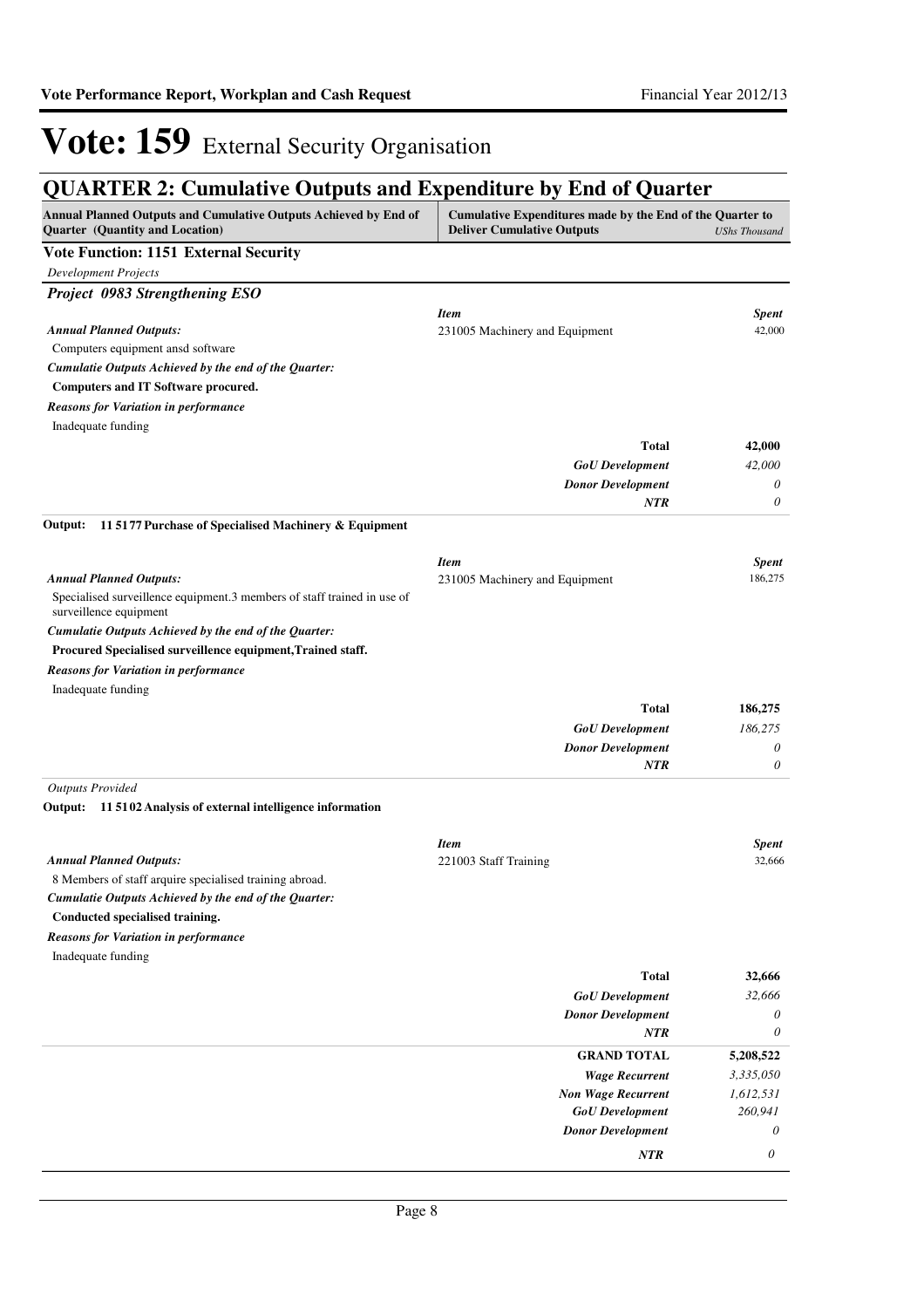## **QUARTER 2: Outputs and Expenditure in Quarter**

| <b>Planned and Actual Outputs in Quarter</b>         | <b>Expenditures incurred in the Quarter to deliver outputs</b> |               |
|------------------------------------------------------|----------------------------------------------------------------|---------------|
| (Quantity and Location)                              |                                                                | UShs Thousand |
| <b>Vote Function: 1151 External Security</b>         |                                                                |               |
| <b>Recurrent Programmes</b>                          |                                                                |               |
| <b>Programme 01 Headquarters</b>                     |                                                                |               |
| <b>Outputs Provided</b>                              |                                                                |               |
| Output: 11 5101 Foreign intelligence data collection |                                                                |               |
|                                                      | <b>Item</b>                                                    | <b>Spent</b>  |
| <b>Outputs Planned in Ouarter:</b>                   | 211101 General Staff Salaries                                  | 805.386       |

| Maintain field stations, Timely and reliable intelligence reports, Monitor                                                                                            | 211103 Allowances                                        | 24,424    |
|-----------------------------------------------------------------------------------------------------------------------------------------------------------------------|----------------------------------------------------------|-----------|
| and curtail cross border conflicts and proliferation of small                                                                                                         | 212201 Social Security Contributions                     | 63,343    |
| arms.participate in international peace missions.                                                                                                                     | 213001 Medical Expenses (To Employees)                   | 4,297     |
| <b>Actual Outputs Achieved in Quarter:</b>                                                                                                                            | 221001 Advertising and Public Relations                  | 280       |
| Supported AMISOM operations, Provided intelligence on local and                                                                                                       | 221002 Workshops and Seminars                            | 670       |
| international terrorist groups such as                                                                                                                                | 221003 Staff Training                                    | 6,787     |
| ADF, LRA, Alshabaab, Supported operations of International<br>Organisation for Migration (IOM).<br><b>Reasons for Variation in performance</b><br>Inadequate funding. | 221007 Books, Periodicals and Newspapers                 | 1,578     |
|                                                                                                                                                                       | 221008 Computer Supplies and IT Services                 | 3,708     |
|                                                                                                                                                                       | 221009 Welfare and Entertainment                         | 2,523     |
|                                                                                                                                                                       | 221011 Printing, Stationery, Photocopying and<br>Binding | 4,606     |
|                                                                                                                                                                       | 221012 Small Office Equipment                            | 1,193     |
|                                                                                                                                                                       | 222001 Telecommunications                                | 26,709    |
|                                                                                                                                                                       | 223001 Property Expenses                                 | 1,789     |
|                                                                                                                                                                       | 223002 Rates                                             | 21,019    |
|                                                                                                                                                                       | 223005 Electricity                                       | 6,752     |
|                                                                                                                                                                       | 223006 Water                                             | 3,015     |
|                                                                                                                                                                       | 224003 Classified Expenditure                            | 83,400    |
|                                                                                                                                                                       | 227001 Travel Inland                                     | 3,136     |
|                                                                                                                                                                       | 227002 Travel Abroad                                     | 23,107    |
|                                                                                                                                                                       | 227004 Fuel, Lubricants and Oils                         | 5,362     |
|                                                                                                                                                                       | 228002 Maintenance - Vehicles                            | 5,152     |
|                                                                                                                                                                       | <b>Total</b>                                             | 1,098,232 |
|                                                                                                                                                                       | <b>Wage Recurrent</b>                                    | 805,386   |
|                                                                                                                                                                       | <b>Non Wage Recurrent</b>                                | 292,846   |
|                                                                                                                                                                       | <b>NTR</b>                                               | 0         |

**11 5102 Analysis of external intelligence information Output:**

|                                                                                                                                    | <b>Item</b>                                   | <b>Spent</b> |
|------------------------------------------------------------------------------------------------------------------------------------|-----------------------------------------------|--------------|
| <b>Outputs Planned in Quarter:</b>                                                                                                 | 211101 General Staff Salaries                 | 574,760      |
| Improved intelligence collection and analysis, curtail insurgencies, provide                                                       | 211103 Allowances                             | 8.991        |
| timely and reliable intelligence reports.                                                                                          | 212201 Social Security Contributions          | 23,303       |
| <b>Actual Outputs Achieved in Quarter:</b>                                                                                         | 213001 Medical Expenses (To Employees)        | 1,581        |
| Enhanced operations with friendly services, Supported regional peace                                                               | 221001 Advertising and Public Relations       | 54           |
| initiatives including the ICGLR, the African Union led Regional<br>Cooperation Initiative on the LRA (AU-RCI-LRA). Participated in | 221002 Workshops and Seminars                 | 246          |
|                                                                                                                                    | 221003 Staff Training                         | 2.497        |
| security related activities of regional organisations<br>IGAD,COMESA,AU-CISSA,EAC and AU.                                          | 221007 Books, Periodicals and Newspapers      | 578          |
| <b>Reasons for Variation in performance</b>                                                                                        | 221008 Computer Supplies and IT Services      | 1,364        |
| Inadequate funding                                                                                                                 | 221009 Welfare and Entertainment              | 928          |
|                                                                                                                                    | 221011 Printing, Stationery, Photocopying and | 1.694        |
|                                                                                                                                    | <b>Binding</b>                                |              |
|                                                                                                                                    | 221012 Small Office Equipment                 | 439          |
|                                                                                                                                    | 222001 Telecommunications                     | 9,826        |
|                                                                                                                                    | 223001 Property Expenses                      | 658          |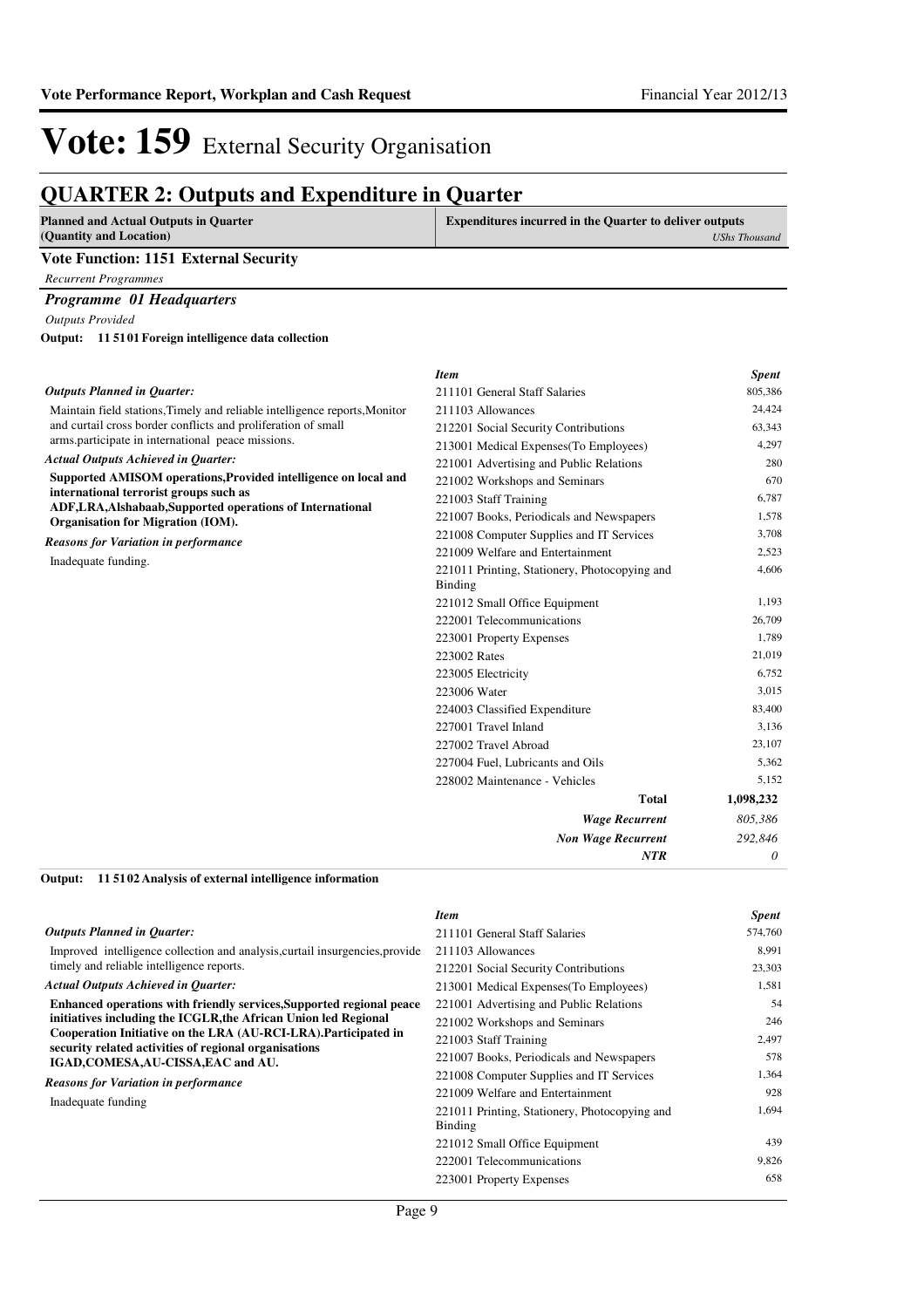| <b>Planned and Actual Outputs in Quarter</b><br>(Quantity and Location)                                                          | <b>Expenditures incurred in the Quarter to deliver outputs</b>  | <b>UShs Thousand</b> |
|----------------------------------------------------------------------------------------------------------------------------------|-----------------------------------------------------------------|----------------------|
| Vote Function: 1151 External Security                                                                                            |                                                                 |                      |
| <b>Recurrent Programmes</b>                                                                                                      |                                                                 |                      |
| Programme 01 Headquarters                                                                                                        |                                                                 |                      |
|                                                                                                                                  | 223002 Rates                                                    | 7,733                |
|                                                                                                                                  | 223005 Electricity                                              | 2,484                |
|                                                                                                                                  | 223006 Water                                                    | 1,109                |
|                                                                                                                                  | 224003 Classified Expenditure                                   | 30,800               |
|                                                                                                                                  | 227001 Travel Inland                                            | 1,154                |
|                                                                                                                                  | 227002 Travel Abroad                                            | 8,501                |
|                                                                                                                                  | 227004 Fuel, Lubricants and Oils                                | 1,973                |
|                                                                                                                                  | 228002 Maintenance - Vehicles                                   | 1,895                |
|                                                                                                                                  | <b>Total</b>                                                    | 682,565              |
|                                                                                                                                  | <b>Wage Recurrent</b>                                           | 574,760              |
|                                                                                                                                  | <b>Non Wage Recurrent</b>                                       | 107,805              |
|                                                                                                                                  | <b>NTR</b>                                                      | 0                    |
| 115103 Administration<br>Output:                                                                                                 |                                                                 |                      |
|                                                                                                                                  | <b>Item</b>                                                     | <b>Spent</b>         |
| <b>Outputs Planned in Quarter:</b>                                                                                               | 211101 General Staff Salaries                                   | 287,380              |
| Provide timely intelligence and financial reports, Provide logistical                                                            | 211103 Allowances                                               | 33,830               |
| support to the Chief Executives, Training and re-training both new and                                                           | 212201 Social Security Contributions                            | 87,684               |
| existing staff, timely payments of staff salary, Improvement of staff<br>welfare. Provide medical and HIV/Aids support to staff. | 213001 Medical Expenses(To Employees)                           | 5,930                |
| Actual Outputs Achieved in Quarter:                                                                                              | 221001 Advertising and Public Relations                         | 387                  |
| Trained staff, Provide logistical suppport to the Chief                                                                          | 221002 Workshops and Seminars                                   | 927                  |
| Executives, Provide medical and HIV/Aids support to staff.                                                                       | 221003 Staff Training                                           | 9,395                |
| <b>Reasons for Variation in performance</b>                                                                                      | 221007 Books, Periodicals and Newspapers                        | 2,184                |
| Inadequate funding                                                                                                               | 221008 Computer Supplies and IT Services                        | 5,133                |
|                                                                                                                                  | 221009 Welfare and Entertainment                                | 3,492                |
|                                                                                                                                  | 221011 Printing, Stationery, Photocopying and<br><b>Binding</b> | 6,375                |
|                                                                                                                                  | 221012 Small Office Equipment                                   | 1,651                |
|                                                                                                                                  | 222001 Telecommunications                                       | 36,973               |
|                                                                                                                                  | 223001 Property Expenses                                        | 2,476                |
|                                                                                                                                  | 223002 Rates                                                    | 29,096               |
|                                                                                                                                  | 223005 Electricity                                              | 9,347                |
|                                                                                                                                  | 223006 Water                                                    | 4,174                |
|                                                                                                                                  | 224003 Classified Expenditure                                   | 116,216              |
|                                                                                                                                  | 227001 Travel Inland                                            | 4,341                |
|                                                                                                                                  | 227002 Travel Abroad                                            | 31,812               |
|                                                                                                                                  | 227004 Fuel, Lubricants and Oils                                | 7,423                |
|                                                                                                                                  | 228002 Maintenance - Vehicles                                   | 7,131                |
|                                                                                                                                  | <b>Total</b>                                                    | 693,355              |
|                                                                                                                                  | <b>Wage Recurrent</b>                                           | 287,380              |
|                                                                                                                                  | <b>Non Wage Recurrent</b>                                       | 405,975              |
|                                                                                                                                  | <b>NTR</b>                                                      | 0                    |

*Development Projects*

*Project 0983 Strengthening ESO*

*Capital Purchases*

**Output: 11 5176 Purchase of Office and ICT Equipment, including Software**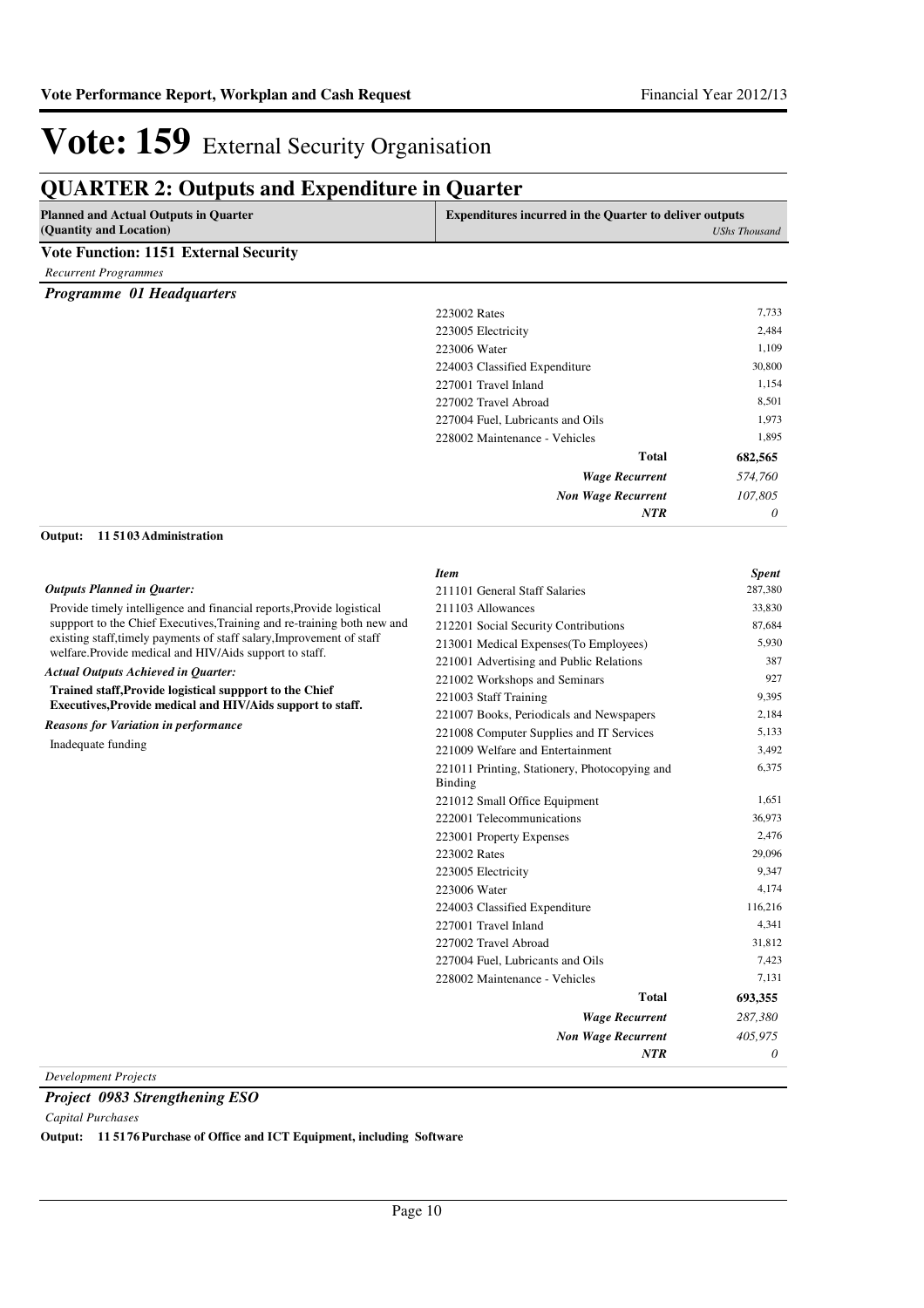| <b>QUARTER 2: Outputs and Expenditure in Quarter</b>                                                                             |                                                                |                        |  |  |
|----------------------------------------------------------------------------------------------------------------------------------|----------------------------------------------------------------|------------------------|--|--|
| <b>Planned and Actual Outputs in Quarter</b><br>(Quantity and Location)                                                          | <b>Expenditures incurred in the Quarter to deliver outputs</b> | <b>UShs Thousand</b>   |  |  |
| <b>Vote Function: 1151 External Security</b>                                                                                     |                                                                |                        |  |  |
| <b>Development Projects</b>                                                                                                      |                                                                |                        |  |  |
| Project 0983 Strengthening ESO                                                                                                   |                                                                |                        |  |  |
|                                                                                                                                  | <b>Item</b>                                                    | <b>Spent</b>           |  |  |
| <b>Outputs Planned in Quarter:</b><br>procurement of office desks, tables, chairs, trays and computers, IT Software              | 231005 Machinery and Equipment                                 | 21,000                 |  |  |
| <b>Actual Outputs Achieved in Quarter:</b><br><b>Procured IT software</b>                                                        |                                                                |                        |  |  |
| <b>Reasons for Variation in performance</b>                                                                                      |                                                                |                        |  |  |
| Inadequate funding                                                                                                               |                                                                |                        |  |  |
|                                                                                                                                  | <b>Total</b>                                                   | 21,000                 |  |  |
|                                                                                                                                  | <b>GoU</b> Development                                         | 21,000                 |  |  |
|                                                                                                                                  | <b>Donor Development</b>                                       | 0                      |  |  |
|                                                                                                                                  | <b>NTR</b>                                                     | 0                      |  |  |
| 115177 Purchase of Specialised Machinery & Equipment<br>Output:                                                                  |                                                                |                        |  |  |
| <b>Outputs Planned in Quarter:</b>                                                                                               | <b>Item</b><br>231005 Machinery and Equipment                  | <b>Spent</b><br>92,941 |  |  |
| Mentain surveillence and communication equipments, Carry out techinical<br>training.                                             |                                                                |                        |  |  |
| <b>Actual Outputs Achieved in Quarter:</b>                                                                                       |                                                                |                        |  |  |
| Mentained equipment, Carried out techinical training,                                                                            |                                                                |                        |  |  |
| <b>Reasons for Variation in performance</b>                                                                                      |                                                                |                        |  |  |
| Inadequate funding                                                                                                               |                                                                |                        |  |  |
|                                                                                                                                  | <b>Total</b>                                                   | 92,941                 |  |  |
|                                                                                                                                  | <b>GoU</b> Development                                         | 92,941                 |  |  |
|                                                                                                                                  | <b>Donor Development</b>                                       | 0                      |  |  |
|                                                                                                                                  | <b>NTR</b>                                                     | 0                      |  |  |
| <b>Outputs Provided</b><br>Output: 115102 Analysis of external intelligence information                                          |                                                                |                        |  |  |
|                                                                                                                                  | <b>Item</b>                                                    | <b>Spent</b>           |  |  |
| <b>Outputs Planned in Quarter:</b>                                                                                               | 221003 Staff Training                                          | 16,333                 |  |  |
| Continue training in specialised and communication equipments, training<br>in foreign languages and more workshops and seminars. |                                                                |                        |  |  |
| <b>Actual Outputs Achieved in Quarter:</b>                                                                                       |                                                                |                        |  |  |
| <b>Conducted specialised training</b>                                                                                            |                                                                |                        |  |  |
| <b>Reasons for Variation in performance</b>                                                                                      |                                                                |                        |  |  |
| Inadequate funding                                                                                                               |                                                                |                        |  |  |
|                                                                                                                                  | <b>Total</b>                                                   | 16,333                 |  |  |
|                                                                                                                                  | <b>GoU</b> Development                                         | 16,333                 |  |  |
|                                                                                                                                  | <b>Donor Development</b>                                       | 0                      |  |  |
|                                                                                                                                  | NTR                                                            | 0                      |  |  |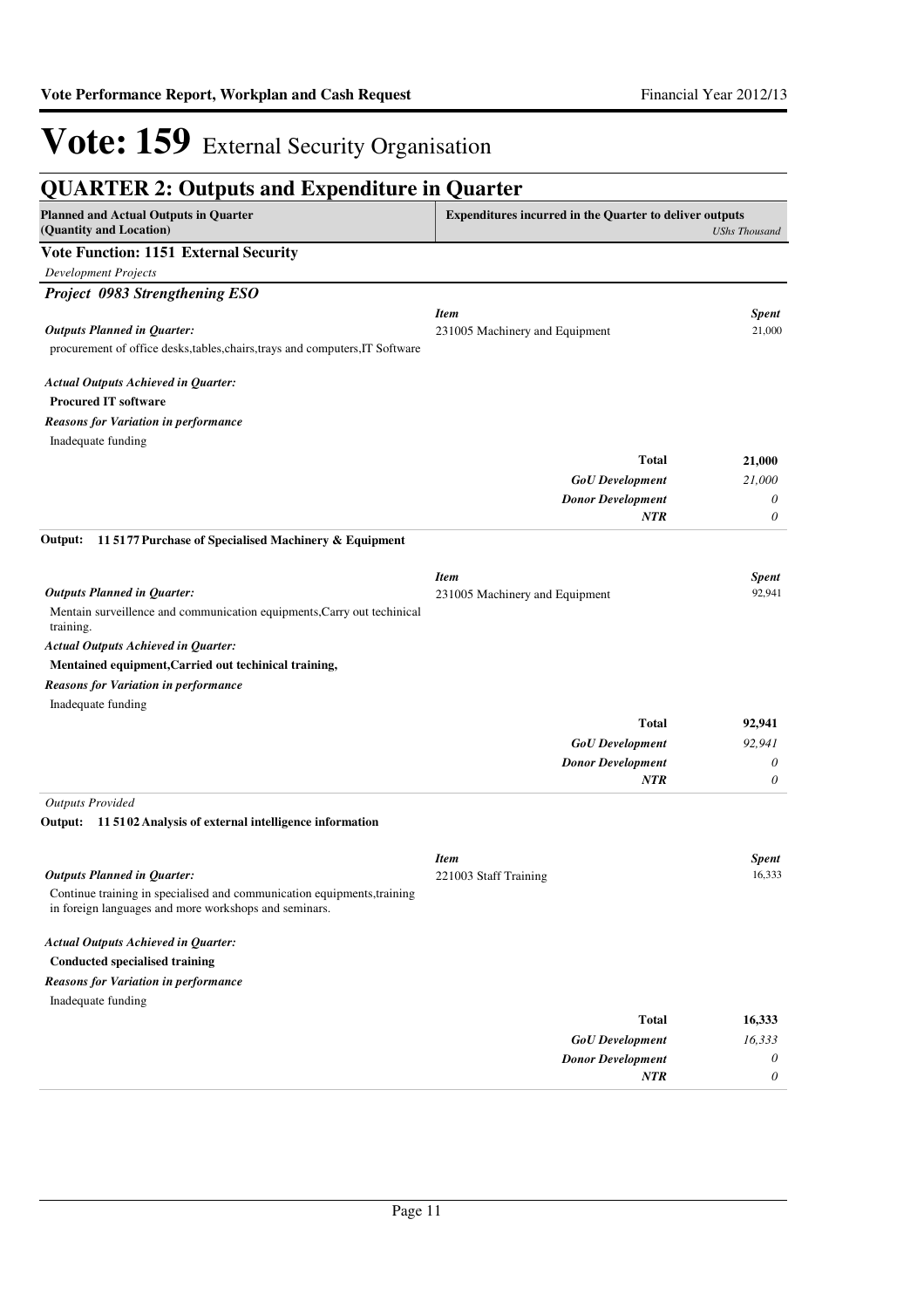## **QUARTER 2: Outputs and Expenditure in Quarter**

| <b>Planned and Actual Outputs in Quarter</b><br>(Quantity and Location) | <b>Expenditures incurred in the Quarter to deliver outputs</b><br>UShs Thousand |           |
|-------------------------------------------------------------------------|---------------------------------------------------------------------------------|-----------|
|                                                                         | <b>GRAND TOTAL</b>                                                              | 2,604,426 |
|                                                                         | <b>Wage Recurrent</b>                                                           | 1,667,525 |
|                                                                         | <b>Non Wage Recurrent</b>                                                       | 806,626   |
|                                                                         | <b>GoU</b> Development                                                          | 130,275   |
|                                                                         | <b>Donor Development</b>                                                        | $\theta$  |
|                                                                         | <b>NTR</b>                                                                      | 0         |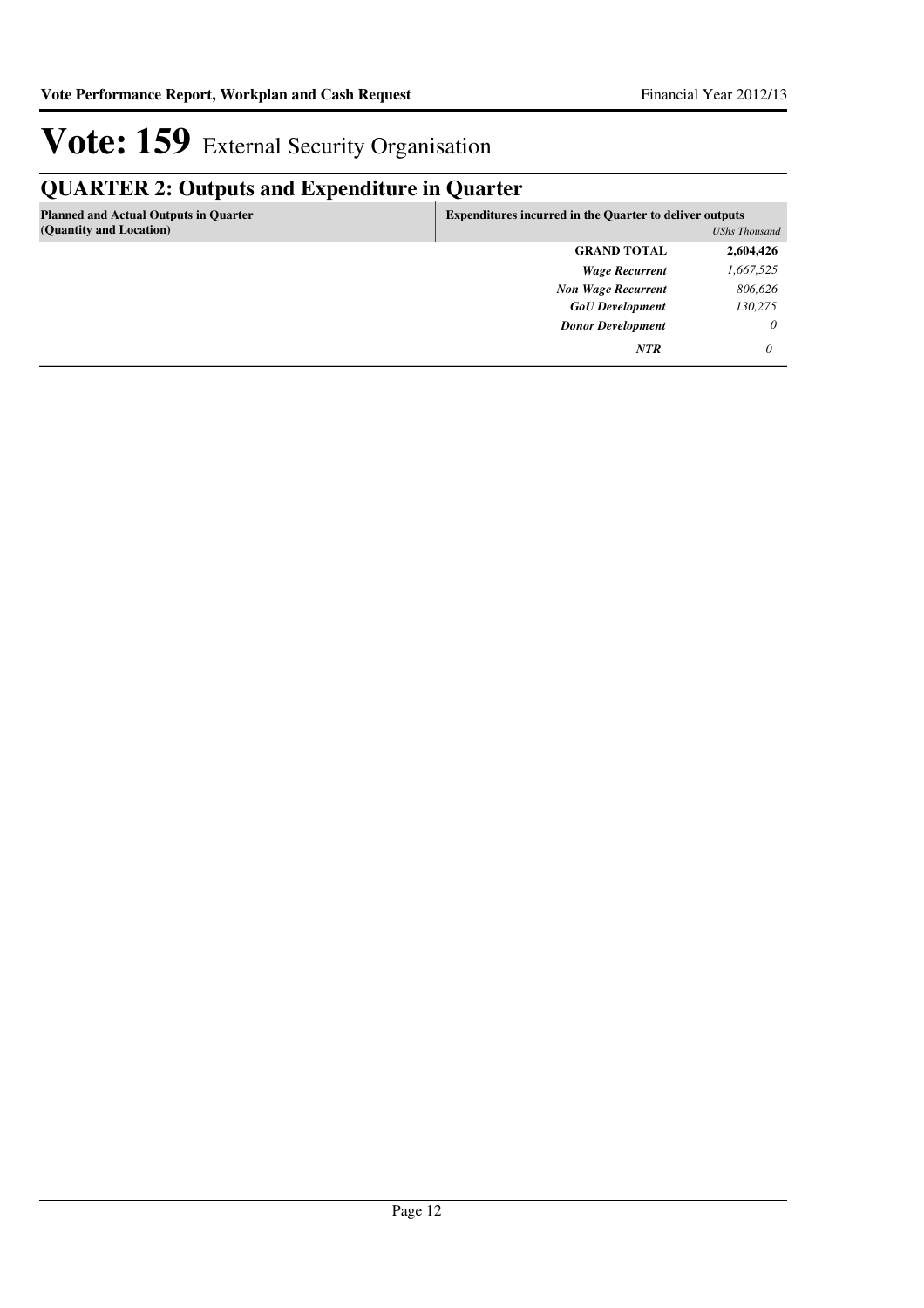## **QUARTER 3: Revised Workplan**

| <b>Planned Outputs for the Quarter</b><br>(Quantity and Location)                                | <b>Estimated Funds Available in Quarter</b><br>(from balance brought forward and actual/expected releaes) |                          |                       | <b>UShs Thousand</b> |
|--------------------------------------------------------------------------------------------------|-----------------------------------------------------------------------------------------------------------|--------------------------|-----------------------|----------------------|
| <b>Vote Function: 1151 External Security</b>                                                     |                                                                                                           |                          |                       |                      |
| <b>Recurrent Programmes</b>                                                                      |                                                                                                           |                          |                       |                      |
| Programme 01 Headquarters                                                                        |                                                                                                           |                          |                       |                      |
| <b>Capital Purchases</b>                                                                         |                                                                                                           |                          |                       |                      |
| Output: 11 5199 Arrears                                                                          |                                                                                                           |                          |                       |                      |
|                                                                                                  |                                                                                                           |                          |                       |                      |
|                                                                                                  | <b>Total</b>                                                                                              | $\bf{0}$                 | $\bf{0}$              | $\bf{0}$             |
|                                                                                                  | <b>Wage Recurrent</b>                                                                                     | 0                        | 0                     | 0                    |
|                                                                                                  | <b>Non Wage Recurrent</b>                                                                                 | 0<br>0                   | 0                     | 0                    |
|                                                                                                  | <b>NTR</b>                                                                                                |                          | 0                     | 0                    |
| <b>Outputs Provided</b><br>Output: 11 5101 Foreign intelligence data collection                  |                                                                                                           |                          |                       |                      |
|                                                                                                  |                                                                                                           |                          |                       |                      |
| Timely and reliable Intelligence reports, Metain<br>staff in foreign missions and field          |                                                                                                           |                          |                       |                      |
| stations, Ensure the safety of the route to the                                                  | <b>Total</b>                                                                                              | $\bf{0}$                 | $\bf{0}$              | $\bf{0}$             |
| sea, Establish lin kages of the extremist groups<br>with other international terrorist networks. | <b>Wage Recurrent</b>                                                                                     | 0                        | 0                     | 0                    |
|                                                                                                  | <b>Non Wage Recurrent</b>                                                                                 | $\theta$                 | 0                     | 0                    |
|                                                                                                  | <b>NTR</b>                                                                                                | $\theta$                 | 0                     | 0                    |
| Output:<br>11 5102 Analysis of external intelligence information                                 |                                                                                                           |                          |                       |                      |
|                                                                                                  | <b>Item</b><br>221001 Advertising and Public Relations                                                    | <b>Balance b/f</b><br>54 | <b>New Funds</b><br>0 | Total<br>54          |
| Carry out refresher training on techical<br>equipments & softwares, maintain and service         |                                                                                                           |                          |                       |                      |
| the existing technical equipments, reduce                                                        | <b>Total</b>                                                                                              | 54                       | $\bf{0}$              | 54                   |
| incidences of terrorism                                                                          | <b>Wage Recurrent</b>                                                                                     | $\theta$                 | 0                     | 0                    |
|                                                                                                  | <b>Non Wage Recurrent</b>                                                                                 | 54                       | 0                     | 54                   |
|                                                                                                  | <b>NTR</b>                                                                                                | $\theta$                 | 0                     | 0                    |
| Output:<br>115103 Administration                                                                 |                                                                                                           |                          |                       |                      |
| provide logistical support to directors and                                                      |                                                                                                           |                          |                       |                      |
| principals, improve staff welfare, review and<br>facilitate existing operations, provide timely  | <b>Total</b>                                                                                              | $\bf{0}$                 | $\bf{0}$              | $\bf{0}$             |
| intelligence and financial reports.Provide                                                       | <b>Wage Recurrent</b>                                                                                     | 0                        | 0                     | 0                    |
| medical and HIV/Aids support to staff.                                                           | <b>Non Wage Recurrent</b>                                                                                 | 0                        | 0                     | 0                    |
|                                                                                                  | NTR                                                                                                       | $\boldsymbol{\theta}$    | 0                     | 0                    |
| <b>Development Projects</b>                                                                      |                                                                                                           |                          |                       |                      |
| Project 0983 Strengthening ESO                                                                   |                                                                                                           |                          |                       |                      |
| Capital Purchases                                                                                |                                                                                                           |                          |                       |                      |
| Output: 11 5171 Acquisition of Land by Government                                                |                                                                                                           |                          |                       |                      |
|                                                                                                  |                                                                                                           |                          |                       |                      |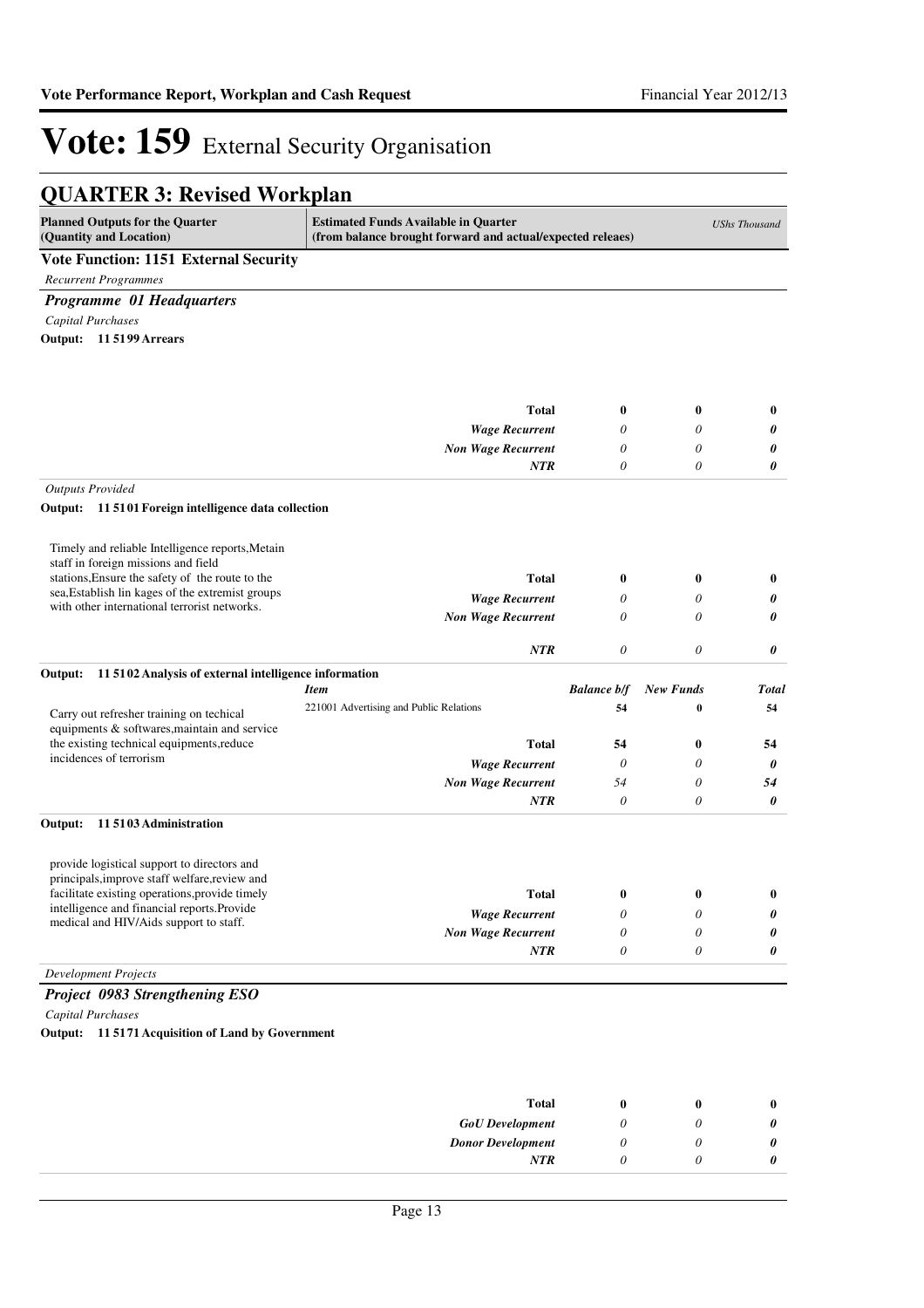| <b>QUARTER 3: Revised Workplan</b>                                       |                                             |                                                            |                    |                       |                      |
|--------------------------------------------------------------------------|---------------------------------------------|------------------------------------------------------------|--------------------|-----------------------|----------------------|
| <b>Planned Outputs for the Quarter</b><br>(Quantity and Location)        | <b>Estimated Funds Available in Quarter</b> | (from balance brought forward and actual/expected releaes) |                    |                       | <b>UShs Thousand</b> |
| <b>Vote Function: 1151 External Security</b>                             |                                             |                                                            |                    |                       |                      |
| <b>Development Projects</b>                                              |                                             |                                                            |                    |                       |                      |
| Project 0983 Strengthening ESO                                           |                                             |                                                            |                    |                       |                      |
| Output: 11 5176 Purchase of Office and ICT Equipment, including Software |                                             |                                                            |                    |                       |                      |
|                                                                          |                                             |                                                            |                    |                       |                      |
| Procure computers                                                        |                                             |                                                            |                    |                       |                      |
|                                                                          |                                             | <b>Total</b>                                               | $\bf{0}$           | $\bf{0}$              | $\bf{0}$             |
|                                                                          |                                             | <b>GoU</b> Development                                     | 0                  | 0                     | 0                    |
|                                                                          |                                             | <b>Donor Development</b>                                   | $\theta$           | $\theta$              | 0                    |
|                                                                          |                                             | <b>NTR</b>                                                 | $\theta$           | $\theta$              | 0                    |
| 11 5177 Purchase of Specialised Machinery & Equipment<br>Output:         |                                             |                                                            |                    |                       |                      |
| Conduct specialised training                                             |                                             |                                                            |                    |                       |                      |
|                                                                          |                                             |                                                            |                    |                       |                      |
|                                                                          |                                             | <b>Total</b>                                               | $\bf{0}$           | $\bf{0}$              | $\bf{0}$             |
|                                                                          |                                             | <b>GoU</b> Development                                     | 0<br>$\theta$      | $\theta$<br>$\theta$  | 0                    |
|                                                                          |                                             | <b>Donor Development</b><br><b>NTR</b>                     | $\theta$           | 0                     | 0<br>0               |
| <b>Outputs Provided</b>                                                  |                                             |                                                            |                    |                       |                      |
| Output: 11 5102 Analysis of external intelligence information            |                                             |                                                            |                    |                       |                      |
|                                                                          | <b>Item</b>                                 |                                                            | <b>Balance b/f</b> | <b>New Funds</b>      | <b>Total</b>         |
| trained staff, seminars and workshops.                                   | 221003 Staff Training                       |                                                            | $\bf{0}$           | $\bf{0}$              | $\bf{0}$             |
|                                                                          |                                             | <b>Total</b>                                               | $\bf{0}$           | $\bf{0}$              | $\bf{0}$             |
|                                                                          |                                             | <b>GoU</b> Development                                     | $\theta$           | $\theta$              | 0                    |
|                                                                          |                                             | <b>Donor Development</b>                                   | $\theta$           | $\theta$              | 0                    |
|                                                                          |                                             | <b>NTR</b>                                                 | $\theta$           | 0                     | 0                    |
|                                                                          |                                             | <b>GRAND TOTAL</b>                                         | 54                 | $\bf{0}$              | 54                   |
|                                                                          |                                             | <b>Wage Recurrent</b>                                      | $\theta$           | 0                     | $\theta$             |
|                                                                          |                                             | <b>Non Wage Recurrent</b>                                  | 54                 | $\boldsymbol{\theta}$ | 54                   |
|                                                                          |                                             | <b>GoU</b> Development                                     | $\theta$           | $\theta$              | $\theta$             |
|                                                                          |                                             | <b>Donor Development</b>                                   | $\theta$           | $\theta$              | $\theta$             |
|                                                                          |                                             | NTR                                                        | $\theta$           | $\boldsymbol{\theta}$ | $\theta$             |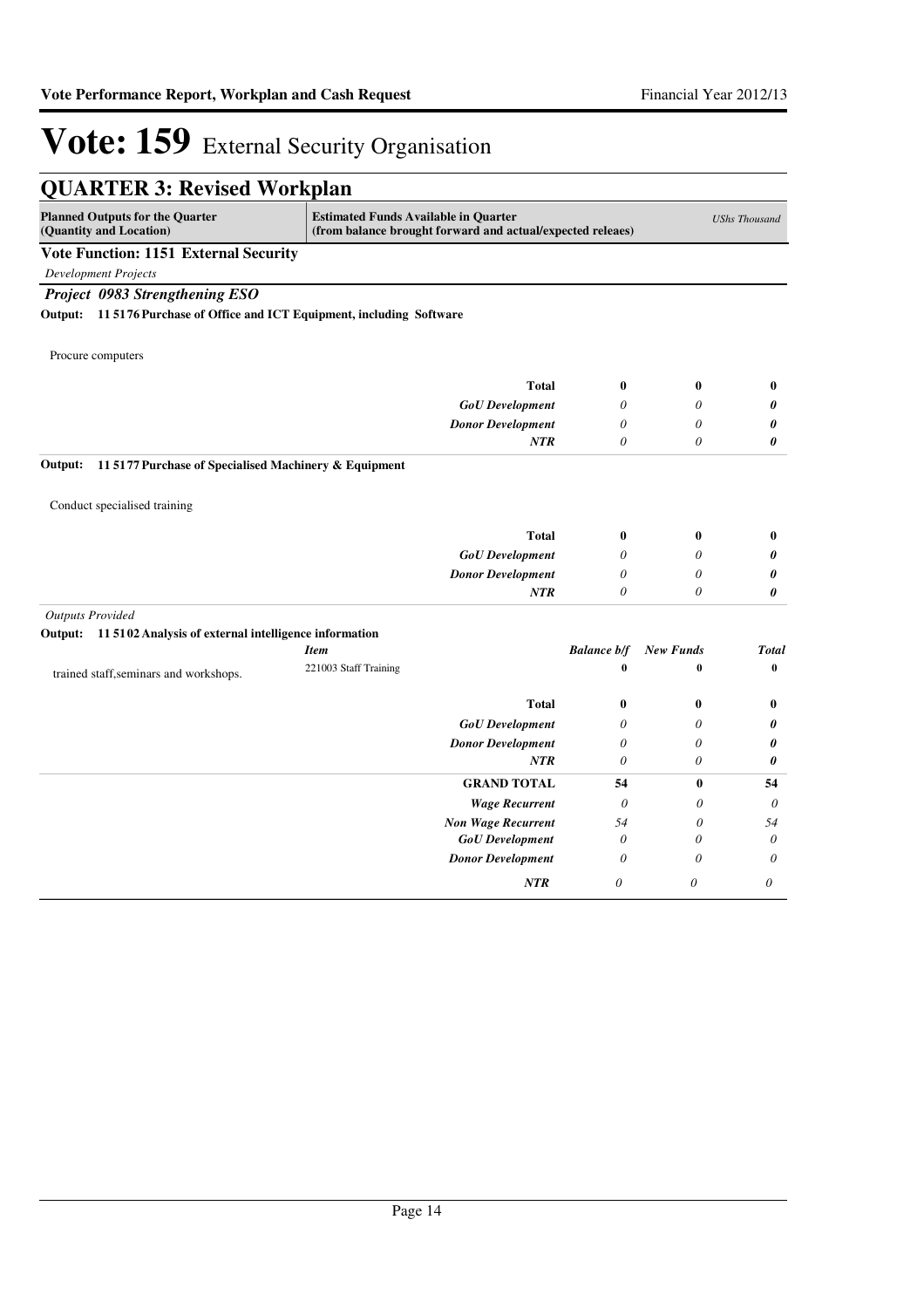## **QUARTER 4: Revised Cashflow Plan**

**Non-Wage Recurrent**

|                        | <b>Annual budget</b> Release to                              |                                          | % Budget        |                            | <b>Q4 Cash Requirement</b>                                                                                                       |  |
|------------------------|--------------------------------------------------------------|------------------------------------------|-----------------|----------------------------|----------------------------------------------------------------------------------------------------------------------------------|--|
|                        |                                                              | end of Q3                                | <b>Released</b> | <b>Total</b>               | % Budget                                                                                                                         |  |
| PAF                    | 0                                                            | $\mathbf{0}$                             | $0.0\%$         | $\mathbf{0}$               | 0.0%                                                                                                                             |  |
| Statutory              | 0                                                            | $\Omega$                                 | $0.0\%$         | $\Omega$                   | $0.0\%$                                                                                                                          |  |
| Other                  | 3.22517                                                      | 1.612585                                 | 50.0%           | 0.81                       | $25.1\%$                                                                                                                         |  |
| <b>Total</b>           | 3.22517                                                      | 1.612585                                 | 50.0%           | 0.81                       | 25.1%                                                                                                                            |  |
|                        | Reasons for cash requirement greater than 1/4 of the budget: |                                          |                 | attention.                 | The increase in Terror threats<br>especially from Alshabab, LRA<br>and ADF operations and the<br>dynamics in the Arab world need |  |
| <b>GoU</b> Development |                                                              |                                          |                 |                            |                                                                                                                                  |  |
|                        | <b>Annual budget</b> Release to                              |                                          | % Budget        | <b>Q4 Cash Requirement</b> |                                                                                                                                  |  |
|                        |                                                              | end of Q3                                | <b>Released</b> | <b>Total</b>               | % Budget                                                                                                                         |  |
| PAF                    | $\mathbf{0}$                                                 | $\Omega$                                 | $0.0\%$         | $\Omega$                   | $0.0\%$                                                                                                                          |  |
| Other                  | 0.392                                                        | 0.260941333                              | 66.6%           | $\mathbf{0}$               | $0.0\%$                                                                                                                          |  |
| <b>Total</b>           | 0.392                                                        | 0.260941333                              | 66.6%           | 0                          | $0.0\%$                                                                                                                          |  |
|                        | Reasons for cash requirement greater than 1/4 of the budget: |                                          |                 |                            | To enable the organisation<br>acquire specialised skills and<br>equipment for smooth Operations                                  |  |
| <b>Grand Total</b>     |                                                              |                                          |                 |                            |                                                                                                                                  |  |
|                        | <b>Annual budget</b> Release to                              | % Budget<br>end of Q3<br><b>Released</b> |                 |                            | <b>Q4 Cash Requirement</b>                                                                                                       |  |
|                        |                                                              |                                          |                 | <b>Total</b>               | % Budget                                                                                                                         |  |
|                        |                                                              |                                          |                 |                            |                                                                                                                                  |  |